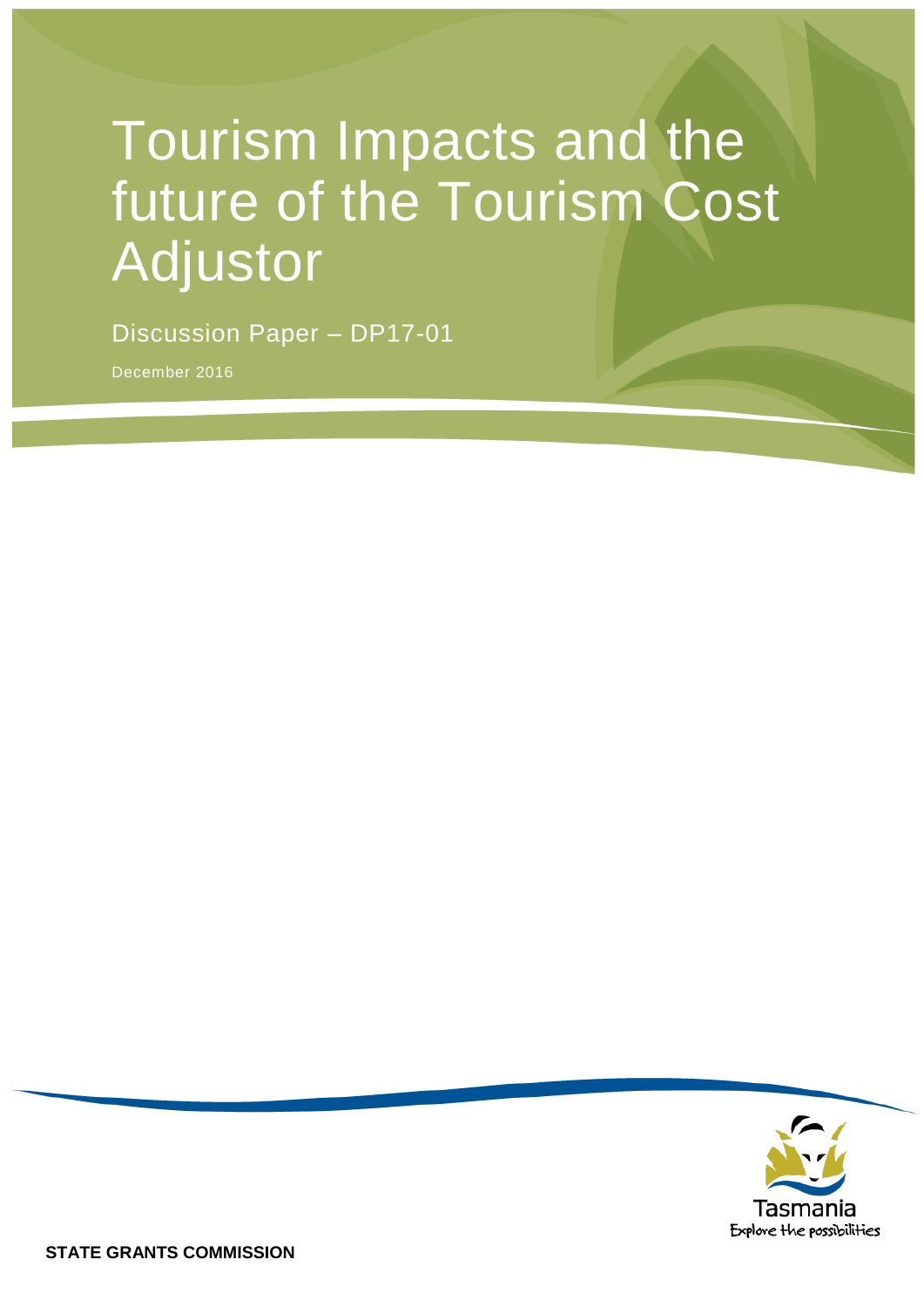### **Contents**

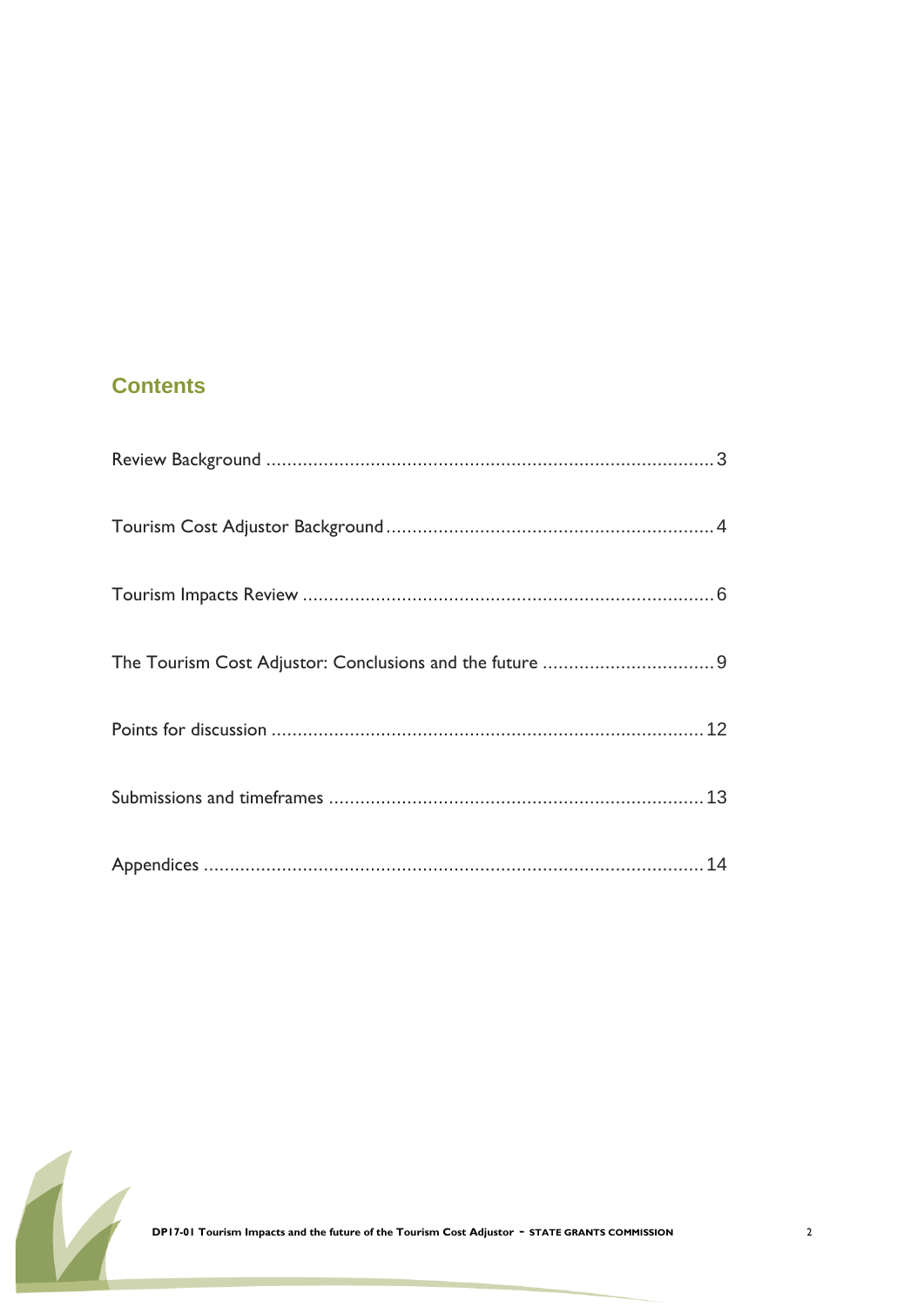### <span id="page-2-0"></span>Review Background

The State Grants Commission is an independent statutory body responsible for recommending the distribution of Australian Government and State Government funds to Tasmanian local government authorities. To ensure that the distribution of available funds is as equitable and contemporary as possible, the Commission continually monitors council practices and updates assessment methods and data where appropriate.

To provide some structure to updating the distribution methods of the Australian Government Financial Assistance Grants (FAGs), the Commission operates a triennial review policy whereby major method changes are introduced only every three years, with data updates and minor changes applied every year.

| <b>Distribution</b> | Action                        |
|---------------------|-------------------------------|
| $2015 - 16$         | Method Changes + Data Updates |
| 2016-17             | Data Updates                  |
| 2017-18             | Data Updates                  |
| 2018-19             | Method Changes + Data Updates |
|                     |                               |

#### **Overview of Triennial Review Period (FAGs)**

As part of the Commission's review process, the Commission is reviewing Tourism effects, and the future of the Commission's current Tourism Cost Adjustor in light of the loss of a key data source, bed capacity data previously available from Tiger Tourism.

The Commission has undertaken an internal review of tourism effects and investigated possible data sources. The Commission has considered these matters and formed a preliminary view on this matter. However, the Commission wishes to discuss this matter with councils prior to determining any changes, and the timing of making any future changes to its Base Grant Model (BGM).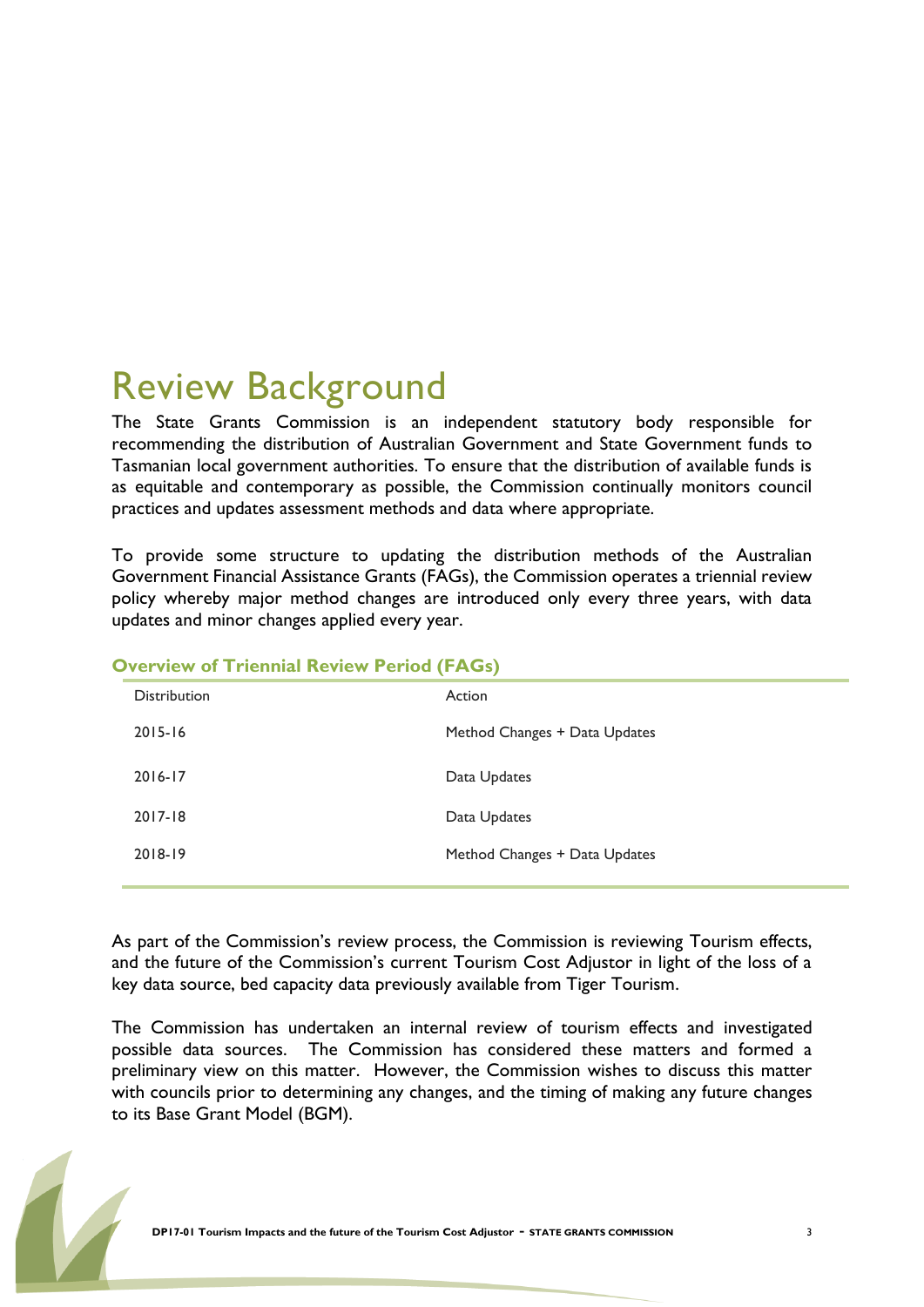# <span id="page-3-0"></span>Tourism Cost Adjustor Background

The State Grants Commission, (the Commission) uses several 'cost adjustors' in its Base Grant Model (BGM) to help it determine the appropriate distribution of Financial Assistance Grants funding provided by the Australian Government amongst Tasmania's 29 councils. The Tourism Cost Adjustor is currently used by the Commission and aims to recognise the relative impact of tourism on council expenditure across the following four expenditure categories<sup>1</sup>:

- Law, Order & Public Safety;
- Planning & Community Amenities;
- Waste Management & Environment; and
- Recreation & Culture.

The assumption underpinning the Tourism Cost Adjustor is that:

"*Councils generally incur additional costs due to tourism that are unrelated to the number of residents through increased use of council resources and infrastructure*".

The Tourism Cost Adjustor is currently informed by Day-Tripper data sourced from Tourism Research Australia and bed capacity sourced from Tiger Tourism (Tourism Tasmania) Tigertour database, as measures of tourism activities. The Tourism Cost Adjustor currently weights these data components as 30% on Day-Tripper data and 70% on Bed Capacity.

#### **Current Tourism Cost Adjustor**

The Tourism Cost Adjustor used for the most recent base grant recommendations (2016-17 Recommendations) are shown in the Appendix (TABLE 1). The Tourism Cost Adjustor redistributed \$1.96 million in expenditure across all councils in the 2016-17 BGM as shown in TABLE 2.

The total cumulative redistributive effect of the Commission's cost adjustors was \$26.3 million in the 2016-17 BGM. That is, the Tourism Cost Adjustor currently accounts for 7 per cent of the total of all cost adjustors.

<sup>1</sup> The Commission uses a total of 11 cost adjustors.

**DP17-01 Tourism Impacts and the future of the Tourism Cost Adjustor** - **STATE GRANTS COMMISSION** <sup>4</sup>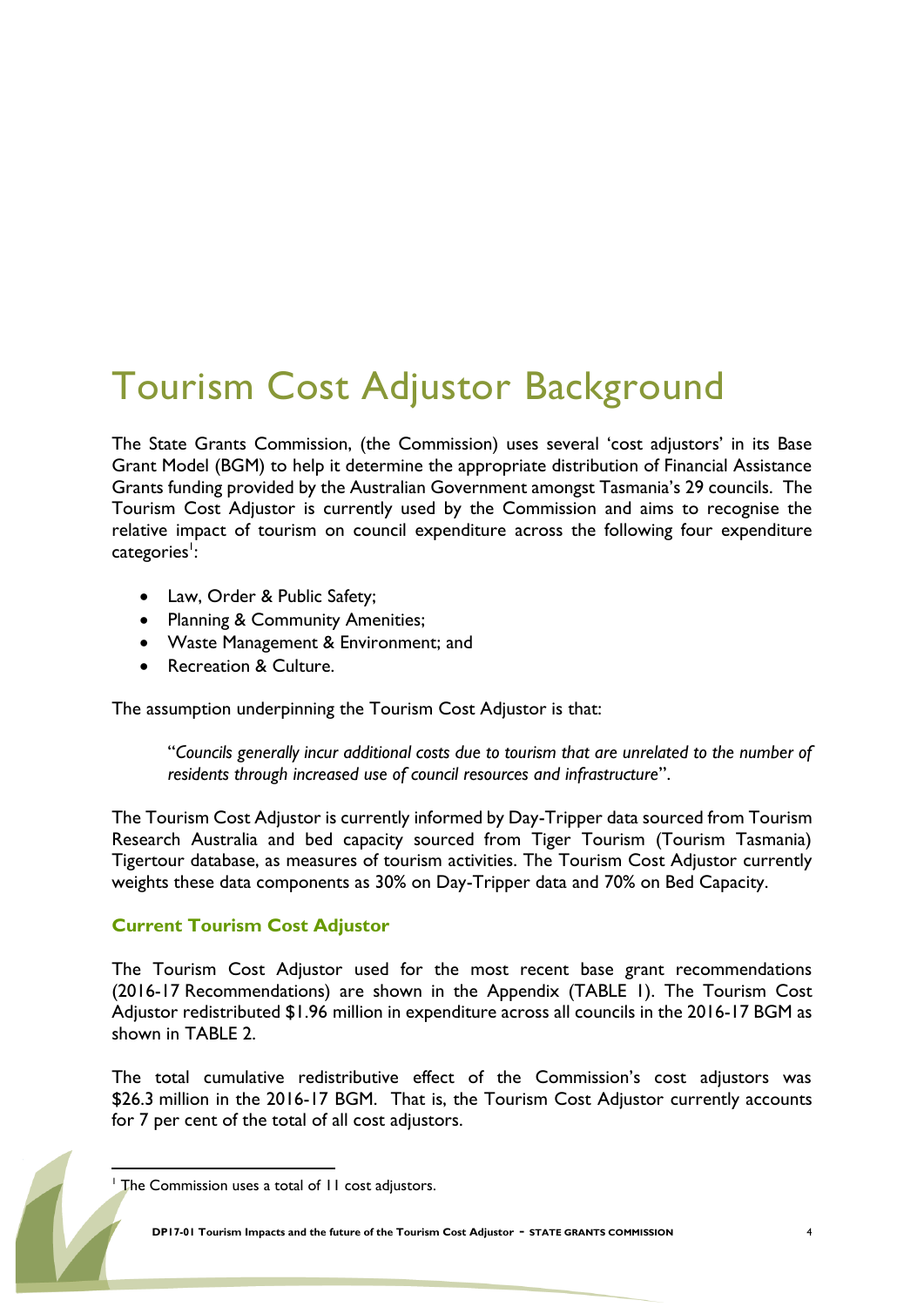Glamorgan Spring Bay is currently the most advantaged council (ranked 1) from the Tourism Cost Adjustor, and received approximately +\$406 000 in expenditure, compared to Brighton (ranked 29) who lost -\$191 000 (2016-17 BGM effects).

#### **Bed Capacity Data Issue**

As highlighted in the Commission's Information Paper IP16-02 issued in February 2016, following the changeover to the National Tourism Online database system in February 2016, Tiger Tourism has been unable to maintain bed capacity data in the National Tourism Online system.

This has major ramifications for the future form of the Tourism Cost Adjustor used by the Commission.

For the 2016-17 Base Grant funding recommendations, the Commission updated the Daytripper data portion only of the cost adjustor, but froze the Bed Capacity statistics at that used for the 2015-16 Recommendations (being as at 20 April 2015), as these were regarded as the last relatively reliable data and which aligned most closely with the financial data informing the BGM (the 2014-15 CDC data). The decision to freeze the bed capacity statistics as at data sourced at 20 April 2015 was due to extreme volatility and gaps in bed capacity data since the move by Tiger Tourism to the national tourism database system. The move has resulted in the complete loss of confidence in any subsequent reporting of tourism establishment listings and maintaining any semblance of bed capacity data.

The loss of accurate bed capacity reporting highlights the growing weakness in the current Tourism Cost Adjustor as it also does not capture the sharing economy's bed capacity now being provided to tourists via websites and applications such as Airbnb and Stayz. (There are no publically available statistics regarding this growing economy).

#### **Day Tripper Data Issues**

Statistical/survey data for day trippers across most regions of Tasmania are below the minimum thresholds for robust analysis<sup>2</sup> according to Tourism Research Australia (TRA). TRA cautions against the use of below threshold statistics for data analysis. Low numbers bring a higher degree of sensitivity and volatility to any data analysis.

Most annual day tripper data by LGA sourced from TRA contains records marked as having insufficient information to have a suitable degree of reliability for statistical purposes (due to data being below the minimum thresholds of 40 000).

To inform the Tourism Cost Adjustor, these warning flag formats are normally turned off to enable viewing of the underlying statistics, notwithstanding the cautionary notice.

1

This has always been the case and is not a new issue.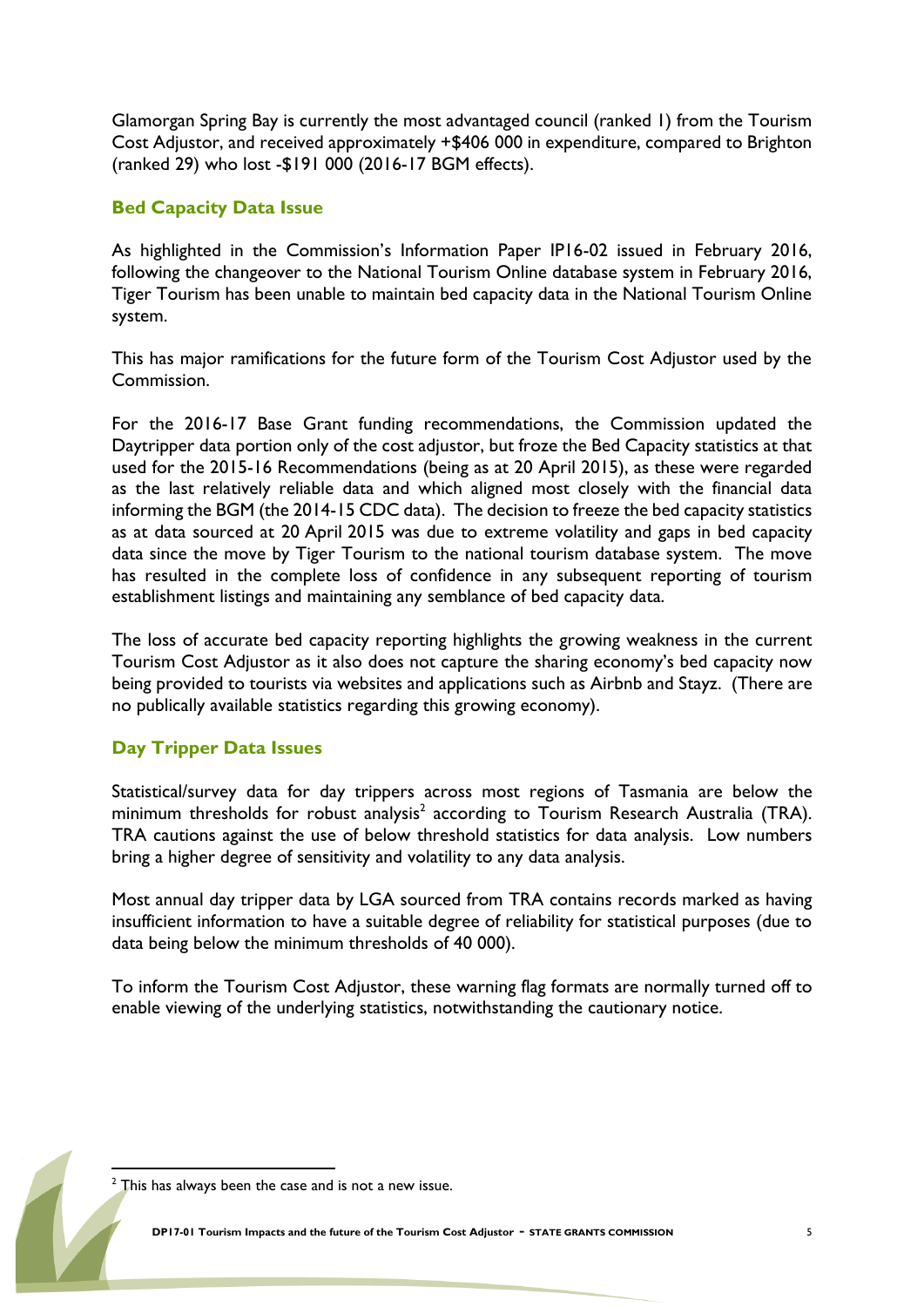### <span id="page-5-0"></span>Tourism Impacts Review

In light of the loss of the bed capacity statistic, the Commission has undertaken a review of the Tourism Cost Adjustor.

The Review included analysis of both the existing relationships between current tourism statistics and also investigated other publically available data source options which could be analysed at a municipal level for informing the Tourism Cost Adjustor. Public Toilets facilities and Total nights stayed per municipality from the Tourism Visitors Survey database were included in the analysis. The analysis looked for any linear correlations between the four expenditure categories that the Tourism Cost Adjustor applies and the variables including:

- Day-Tripper data;
- Bed Capacity data;
- Public toilet facilities per municipality (from [http://toiletmap.gov.au\)](http://toiletmap.gov.au/);
- 'Total nights stayed per municipality' (from the Tourism Visitors Survey database: [http://tvsanalyser.com.au\)](http://tvsanalyser.com.au/); and
- the Tourism Cost Adjustor.

The analysis also considered several other potential data sources but these were deemed not viable alternatives due to limiting factors such as inability to quantify impact, inability to source by municipality, or data studies being only at a point of time and not ongoing data collection sources. These were as follows:

- The number of annual, monthly and weekly events (from <http://www.discovertasmania.com.au/what-to-do/events> and other sources) per municipality were considered as a tourism measure, but there was no way to quantify the impact that each event had on municipalities such as crowd numbers, revenue generated and accommodation;
- Hotel occupancy (from [http://australianhotels.asn.au/wp](http://australianhotels.asn.au/wp-content/uploads/Accommodation-Occupancy-Statistics-June-2016.pdf)[content/uploads/Accommodation-Occupancy-Statistics-June-2016.pdf\)](http://australianhotels.asn.au/wp-content/uploads/Accommodation-Occupancy-Statistics-June-2016.pdf) was also considered as a tourism measure, but the only relevant data was compiled on a North, North-West and South regional basis; and
- The tourism tracker created by UTAS Director of Tourism Research, Dr. Anne Hardy, who tracked 470 tourists visiting Tasmania for different reasons such as food & wine, history & heritage, and the Tasmanian Wilderness (from [http://www.themercury.com.au/lifestyle/visitor-tracker-project-reveals-tourism-](http://www.themercury.com.au/lifestyle/visitor-tracker-project-reveals-tourism-myths/news-story/08ebe13a7cbd9ce168c959d074e3ed17)

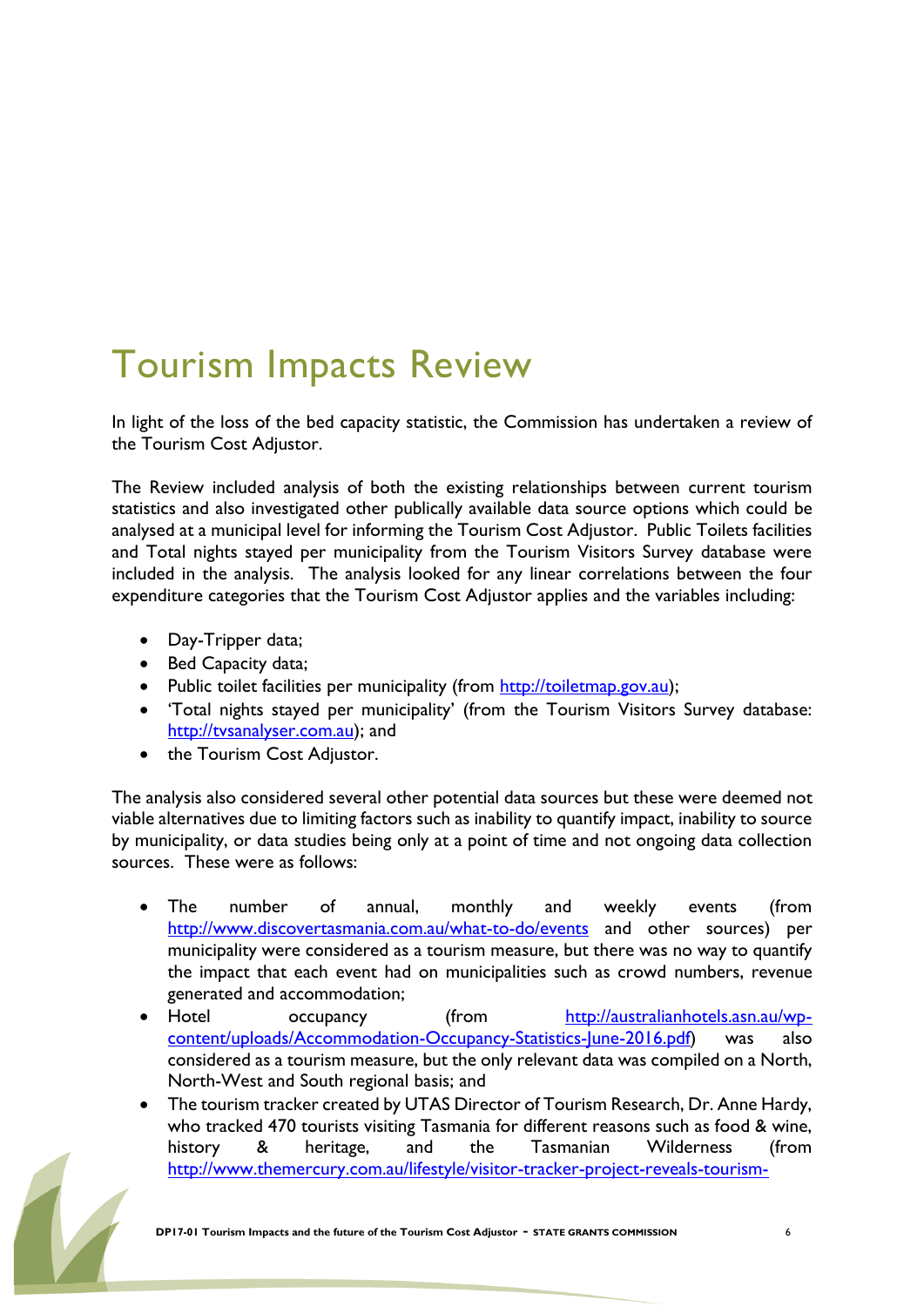[myths/news-story/08ebe13a7cbd9ce168c959d074e3ed17\)](http://www.themercury.com.au/lifestyle/visitor-tracker-project-reveals-tourism-myths/news-story/08ebe13a7cbd9ce168c959d074e3ed17). This was a one-off point in time study, the data only covers one specific time of the year, is not an ongoing series of data collection and could be biased towards a demographic who are more likely to undergo this sort of experiment.

All expenditure categories and variables were assessed on a per-head of population basis for each municipality to remove population bias (to prevent the data being skewed towards Clarence, Hobart & Launceston). The effectiveness of the Tourism Cost Adjustor and other related tourism measures have been based on linear correlations that were determined by a statistical measure known as  $R^2$  (r-squared or the co-efficient of determination).  $R^2$  measures the proportion of variation in council expenditure that is explained by tourism measures, where 1 or 100% is a perfect correlation and 0 or 0% suggests no correlation.

| <b>MEASURE</b>                             | Law,<br>Order<br>&<br><b>Public</b><br><b>Safety</b> | <b>Planning &amp;</b><br>Waste<br><b>Community</b><br><b>Management</b><br><b>Amenities</b><br>& the<br><b>Environment</b> |           | <b>Recreation</b><br>& Culture | <b>TOTAL</b> |
|--------------------------------------------|------------------------------------------------------|----------------------------------------------------------------------------------------------------------------------------|-----------|--------------------------------|--------------|
| <b>PUBLIC TOILETS 3</b>                    | $-8.58%$                                             | $-3.43$                                                                                                                    | $-2.36$   | 0.61%                          | $-3.36%$     |
| <b>DAYTRIPPERS</b>                         | $-1.19%$                                             | $-0.0003$                                                                                                                  | $-0.87%$  | $-6.38%$                       | $-3.55%$     |
| <b>BED CAPACITY4</b>                       | $-2.40%$                                             | $-1.36%$                                                                                                                   | $-0.0003$ | $-0.95%$                       | $-1.78%$     |
| <b>TOURISM COST</b><br><b>ADJUSTOR</b>     | 0.20%                                                | 0.34%                                                                                                                      | 0.93%     | $-1.43%$                       | $-0.000001$  |
| <b>TOTAL NIGHTS</b><br>STAYED <sup>5</sup> | 4.09%                                                | $-0.34%$                                                                                                                   | 11.13%    | 5.5%                           | 4.61%        |

**Per Capita Correlation Results by variable**

The strongest correlated of all the five tourism measures was 'total nights stayed' per capita. Except for *Planning & Communities,* this measure had a 4-10% relationship with the expenditure categories. Most notably, there was an 11.13% relationship between 'total nights stayed' and per-capita *Waste Management & Environment* expenditure. This means there is a small amount of evidence that councils could spend more on waste management for over-night tourist activity. However, this is still only a weak correlation with only one of the current cost adjustor's expenditure categories, and does not considered sufficiently strong to justify the Tourism Cost Adjustor.

The weakest correlated of all the measures to tourism expenditure was Day-Tripper data. One would expect the data to have a positive correlation with tourism expenditure but instead, a consistently negative relationship was found. This suggests that Day-Tripper numbers do not play any role in tourism related expenditure for councils. Therefore, any

<sup>&</sup>lt;u>.</u> <sup>3</sup> Analysis excluded Brighton due to extremely low numbers per capita (<0.05%)

<sup>4</sup> Analysis excluded Brighton and Sorell due to extremely low statistics

<sup>&</sup>lt;sup>5</sup> Analysis excluded Brighton, King and Finders Islands due to insufficient or no data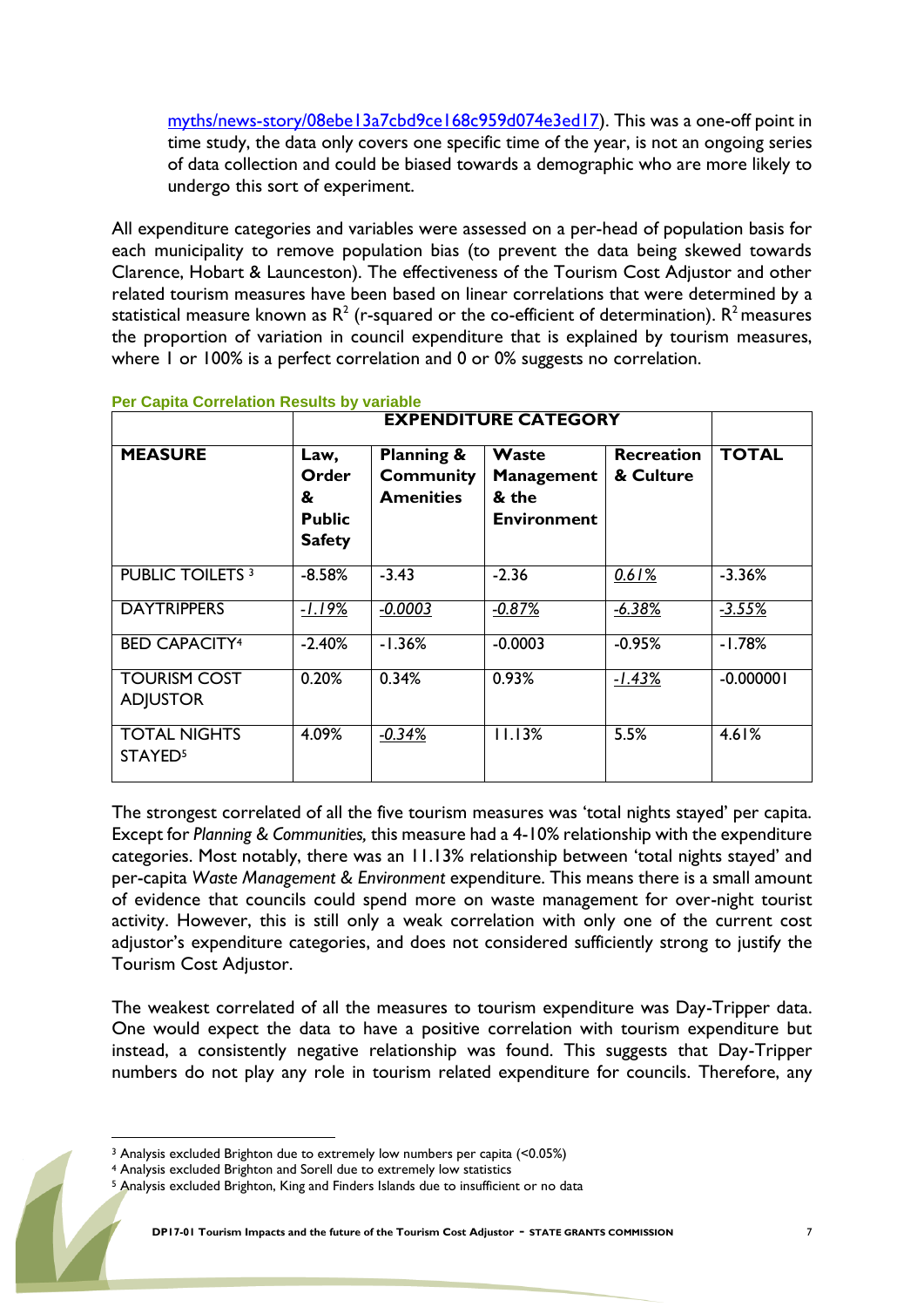continuation of a Tourism Cost Adjustor based on Day Tripper data alone would represent a backward move rather than a methodology improvement.



The scatter plot above shows the correlation found between the total amount spent in the tourism expenditure related categories of (Law, Order & Public Safety, Planning & Community Amenities, Waste Management and the Environment, and Recreation & Culture per capita on the horizontal axis and the Tourism Cost Adjustor for each municipality on the vertical axis. The straight horizontal line indicating no relationship between the Tourism Cost Adjustor ranking and the total of all four expenditure categories combined.

Councils with high cost adjustors only spend a fraction average more per capita on tourism related categories than other councils. Indeed, some highly ranked councils were actually found to spend less per capita in these categories than lower Tourism Cost Adjustor ranked councils.

The lack of correlation (listed as 0.000001 or 0.0001%) shows that no specific tourism expenditure category does a good job at explaining the variation of tourism activity and that the Tourism Cost Adjustor does not convincingly reflect per capita municipal costs.

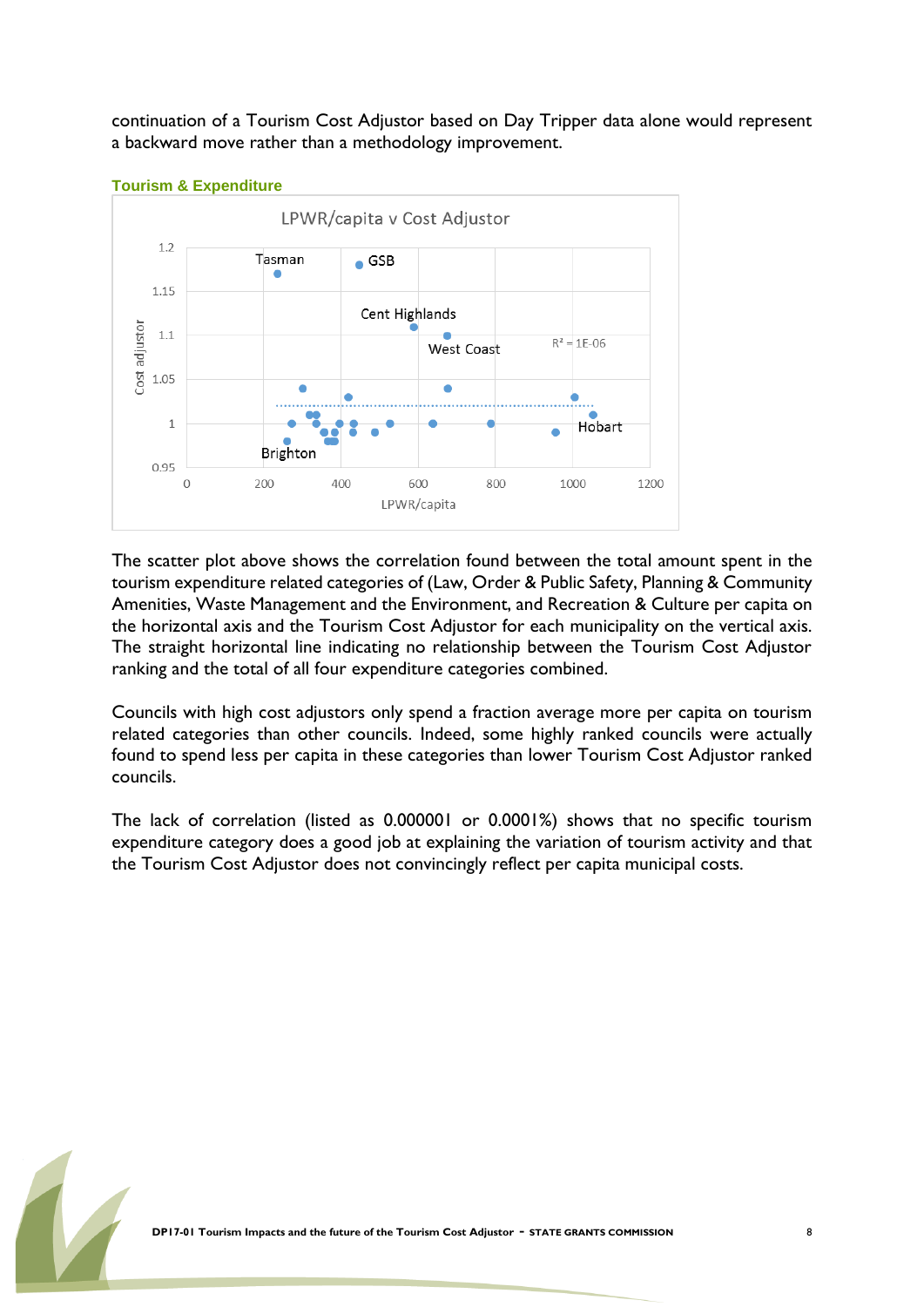# <span id="page-8-0"></span>The Tourism Cost Adjustor: Conclusions and the future

Based on the analysis done, the Review concluded as follows:

- *There is no significant evidence to suggest that tourism is such a significant portion of municipality expenditure that it merits a cost adjustor.*
- *No positive correlation between day-tripper numbers per municipality and municipal tourism expenditure was found.*

The Tourism Cost Adjustor Review found that even with day-tripper data, Tiger Tourism bed capacity data, public toilet data and total nights stayed data, which all link to, or could be linked to, the Tourism Cost Adjustor as a barometer for tourist activity in Tasmania's municipalities, there was not significant evidence to suggest that tourism data is correlated with municipality expenditure sufficiently to merit a cost adjustor.

The Review also found an inverse relationship between Day-Tripper statistics and all Tourism Cost Adjustor expenditure categories, meaning that the more day trippers a municipality has, the less per capita expenditure occurs. Regardless of the reasons for such an inverse relationship, the conclusion is that Day-Tripper data would be a worse indicator for the impact of tourists on council expenditure than having no Tourism Cost Adjustor.

Based on the findings of the Review, inverse relationship with Day Tripper data, the absence of any viable alternative data sources for an alternative form of a tourism cost adjustor, and lack of significant correlation between any measures and expenditure categories (with the exception of waste management) the Commission needs to consider the ongoing use of the Tourism Cost Adjustor in its Base Grant Model.

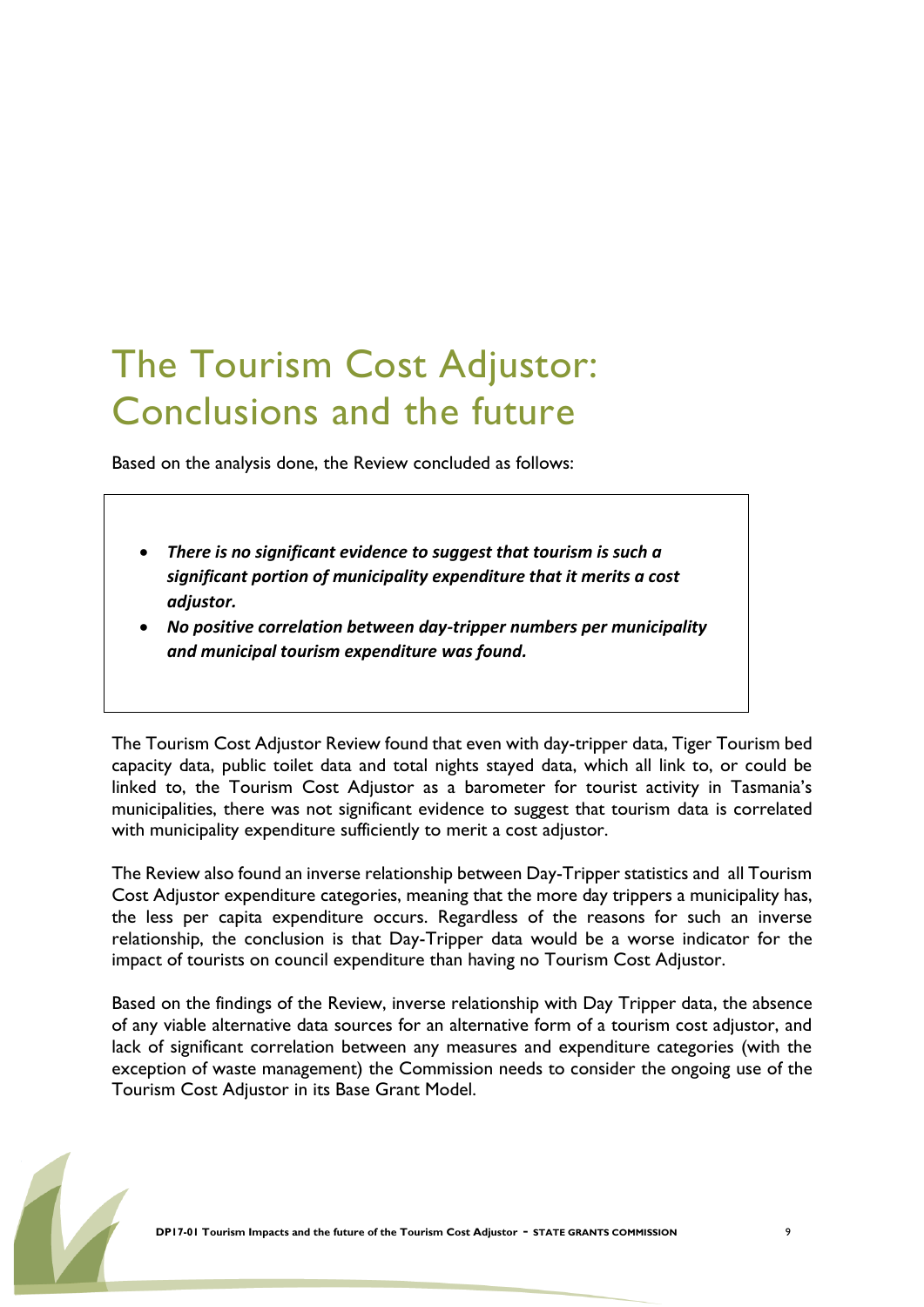#### **Commission Preliminary Decision**

Due to the loss of a primary data source (bed capacity data), the absence of viable data source alternatives, and the weak correlations with the current expenditure categories, the Commission has made a preliminary decision to cease the practice of having any form of a Tourism Cost Adjustor at the conclusion of the 2018-19 Triennium.

#### **Timing of Decision Implementation: Options**

The Commission uses a Triennium approach, whereby major methodology changes are only implemented at the end of the Triennium.

The current triennium is not due to finish until 2019 (i.e. have first application to the 2018-19 Grant recommendations).

Options for the operation of the Tourism Cost Adjustor over the remainder of the 2018-19 Triennium considered by the Commission were as follows:

- 1. freeze the existing Tourism Cost Adjustor data sources at their current dates for the remainder of this Triennium i.e. Bed Capacity Data is frozen at the data as at 20 April 2015 and the DayTripper data is frozen as at the 2015 data for the remainder of the triennium until the decision regarding the future of the Tourism Cost Adjustor can be implemented (from the 2018-19 Grant Recommendations);
- 2. freeze the Bed Capacity Data at the data as at 20 April 2015 and continue to update the DayTripper data for the remainder of the triennium until the decision regarding the future of the Tourism Cost Adjustor can be implemented (from the 2018-19 Grant Recommendations).; or
- 3. Cease the use of the Tourism Cost Adjustor immediately i.e. from the 2017-18 grant recommendations (during the current triennium).

In light of the data issues informing the current Tourism Cost Adjustor, the Commission has made a preliminary determination on how it proposes to manage the Tourism Cost Adjustor during the remainder of the triennium.

#### **Commission Preliminary Decision**

The Commission has decided to freeze the existing Tourism Cost Adjustor data sources at their current dates for the remainder of this Triennium i.e. Bed Capacity Data is frozen at the data as at 20 April 2015 and the DayTripper data is frozen as at the 2015 data for the remainder of the triennium until the Tourism Cost Adjustor ceases to apply (from the 2018-19 Grant Recommendations) (Option 1).

The Commission rejected Option 2 as it results in updating the current cost adjustor with data that has been shown to be inverse to the intention of the cost adjustor, and rejected Option 3 as it is contrary to the Commission's triennium principle for introducing methodology changes and would not permit council input to the methodology change.

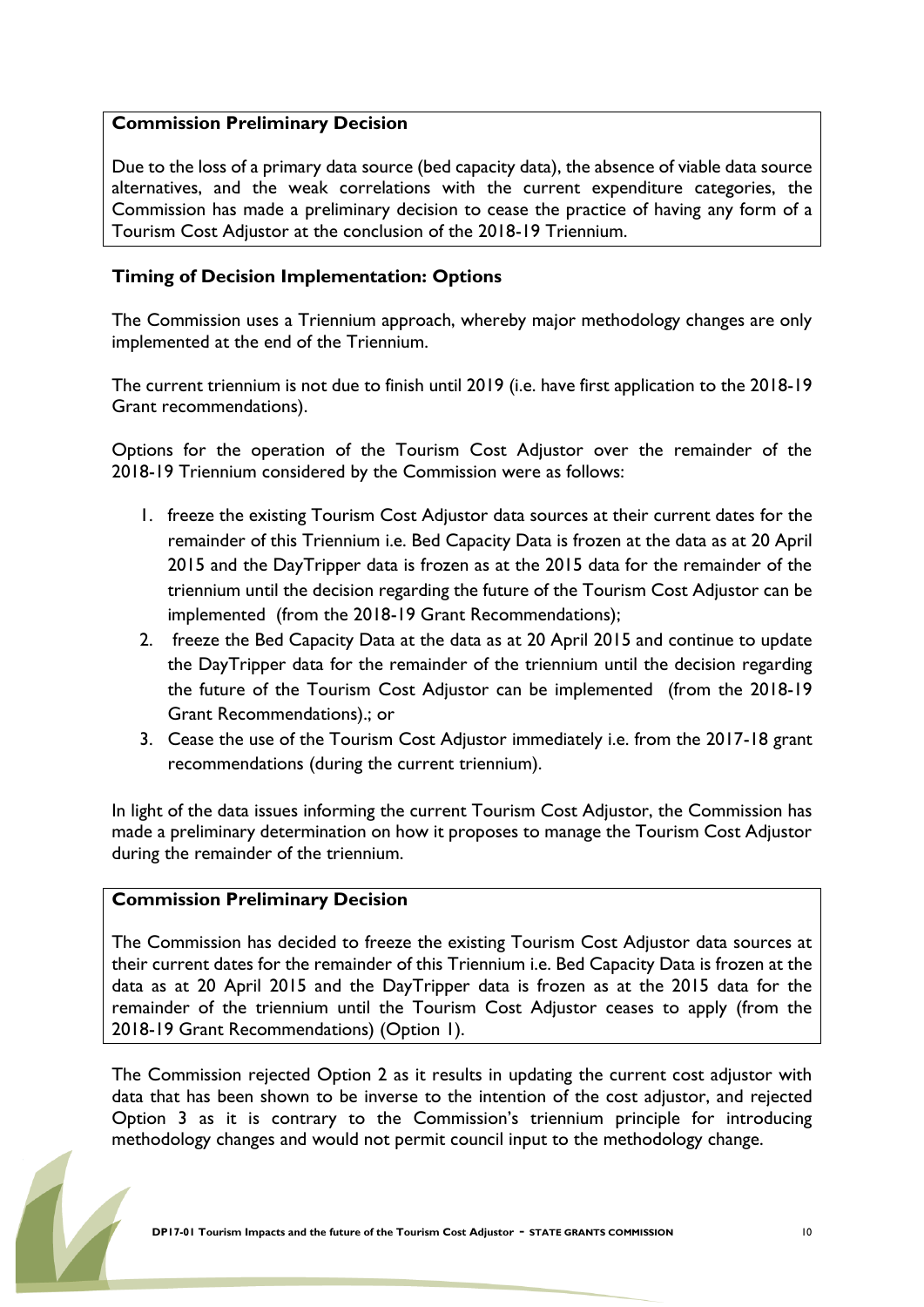The above Commission decisions are currently preliminary decisions. The Commission seeks council's views and comments on the proposal to cease the Tourism Cost Adjustor at the conclusion of the current Triennium and proposed freezing of all input data for the remainder of the 2018-19 Triennium.

The Commission seeks council views on this approach prior to the Commission making a final decision regarding the Tourism Cost Adjustor.

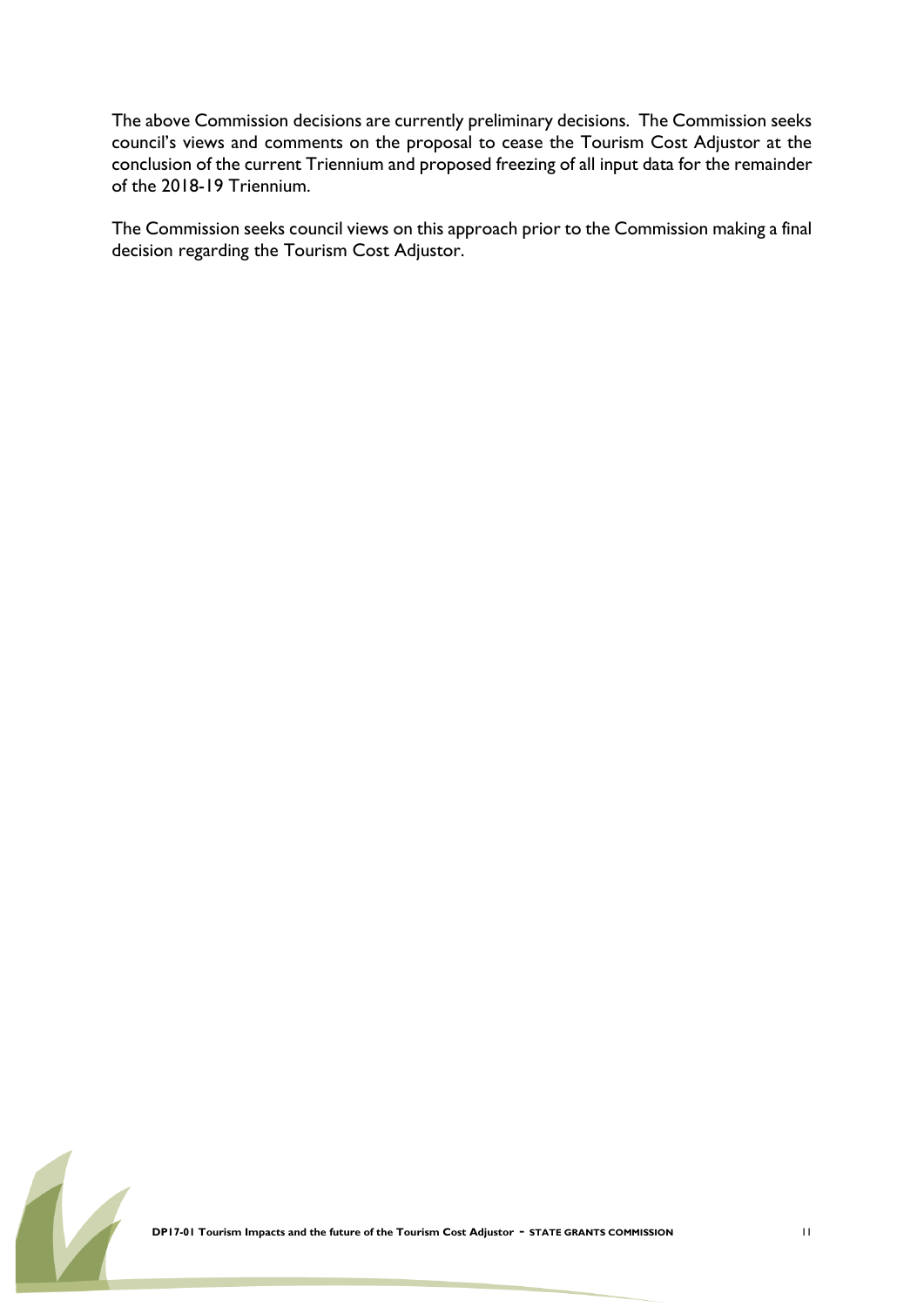### <span id="page-11-0"></span>Points for discussion

1

This paper indicates the Commission's preliminary position regarding the future use and application of the Tourism Cost Adjustor in its Base Grant Model.

However, the Commission is interested in hearing council's views and comments regarding the preliminary decisions, prior to making a final decision on the future of the Tourism Cost Adjustor, and seeks council submissions on the following matters:

- *1. Are there any data sources that the Commission may not have considered that could be suitable replacements for the current data sources<sup>6</sup> ?*
- *2. What comments do you have regarding the Commission's preliminary decision to cease the use of the Tourism Cost Adjustor entirely rather than adopt a Tourism Cost Adjustor based on Day Tripper data alone? Do you support it or oppose it, and why?*
- *3. Do you agree with the Commission's preliminary decision for implementing the Commission's change being Option 1on Page 10? If not, what alternative do you prefer and why?*
- *4. Do you have any other comments in relation to this matter that have not been adequately covered above?*

<sup>6</sup> *The Commission has a strong preference for independent measures and data sources to inform its modelling. Preferable data sources are ones that provide indicators across all municipal areas, and are capable or subject to periodic updates. The Commission may exercise its judgement and adopt alternative information sources where it considers such to be justified.*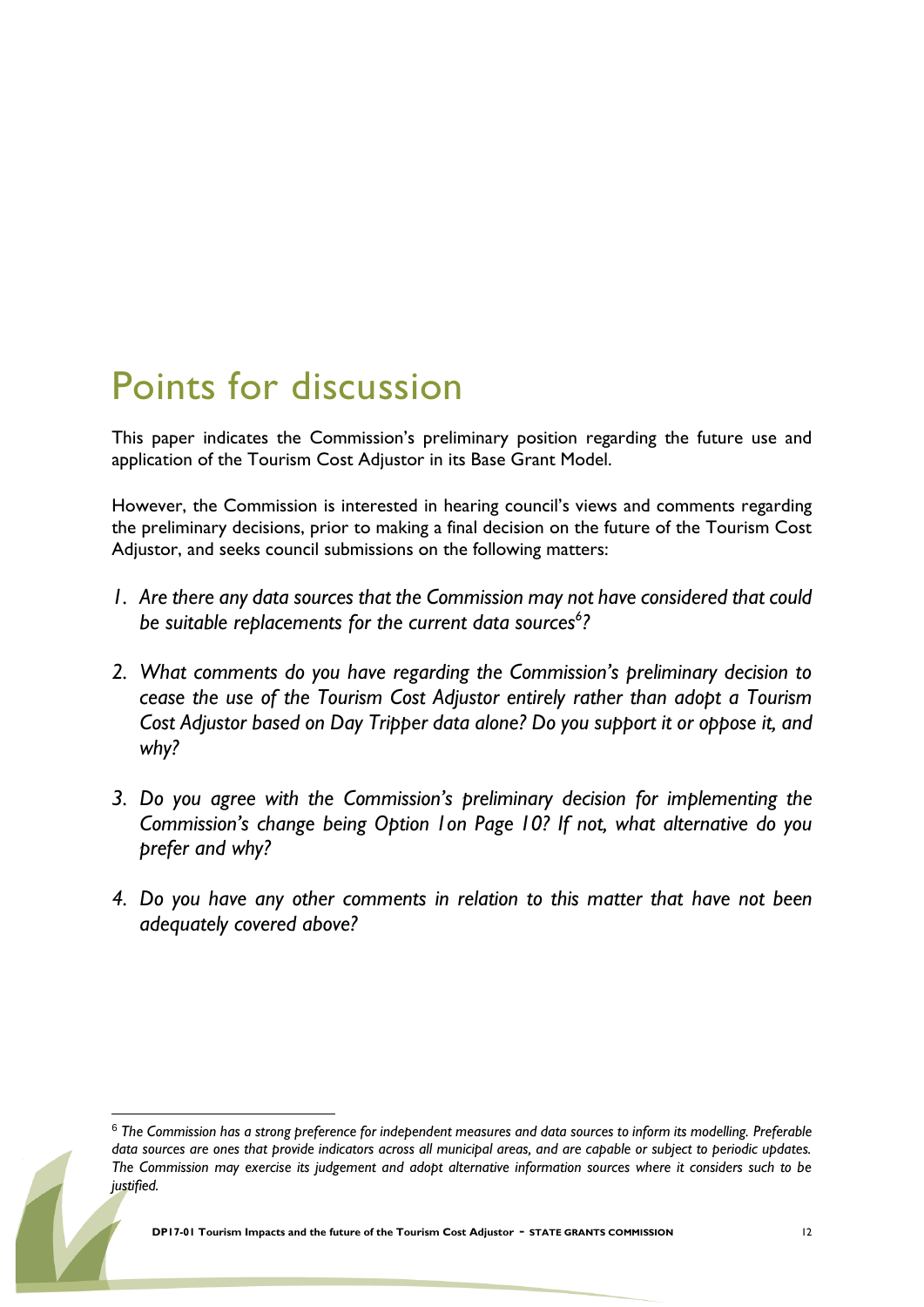### <span id="page-12-0"></span>Submissions and timeframes

The Commission invites comments and input from councils on the issues raised within this discussion paper. However, council input need not be confined to the issues identified. Councils should feel free to provide comments on other pertinent issues regarding the Commission assessment methodologies.

Submissions should be forwarded to the Commission Secretary, Ms Pam Marriott as follows:

- By post: Executive Officer State Grants Commission GPO Box 147 HOBART TAS 7001
- By email: [pam.marriott@treasury.tas.gov.au](mailto:pam.marriott@treasury.tas.gov.au)

Further details regarding the annual assessments can be found in the 2015-16 Annual Report that is available on the Commission website. Go to the Department of Treasury and Finance webpage [\(www.treasury.tas.gov.au](http://www.treasury.tas.gov.au/)) and click the State Grants Commission 'Quick Link', then click Publications.

#### **Submissions close on Friday 27 January 2017.**

Any queries should be directed to the Executive Officer on (03) 6166 4274.

### *2017 Hearings and Visits*

The Commission will provide councils with an opportunity to discuss this paper and any other concerns during the 2017 Hearings and Visits program that will occur over February - March 2017.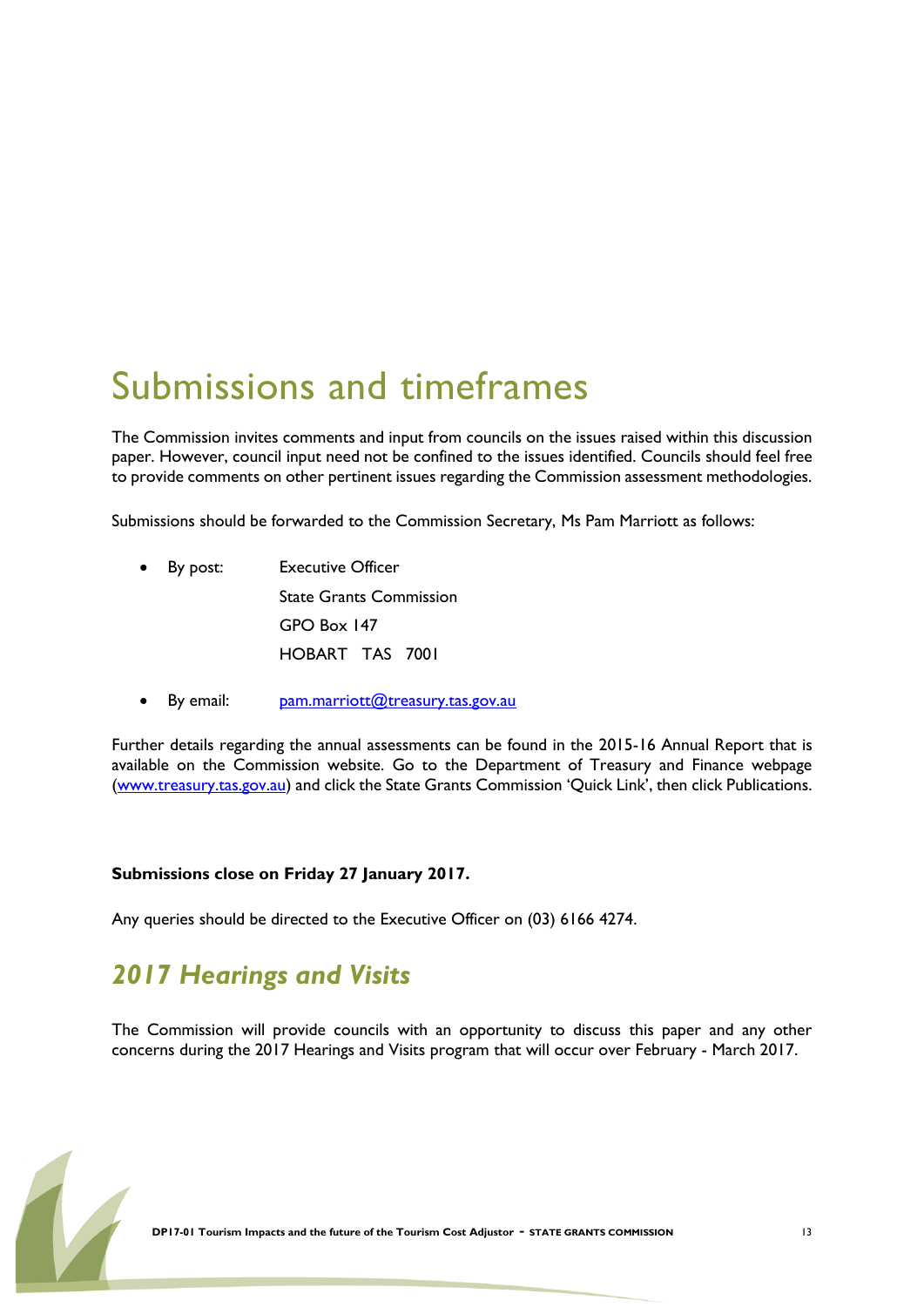# <span id="page-13-0"></span>Appendices



**DP17-01 Tourism Impacts and the future of the Tourism Cost Adjustor** - **STATE GRANTS COMMISSION** <sup>14</sup>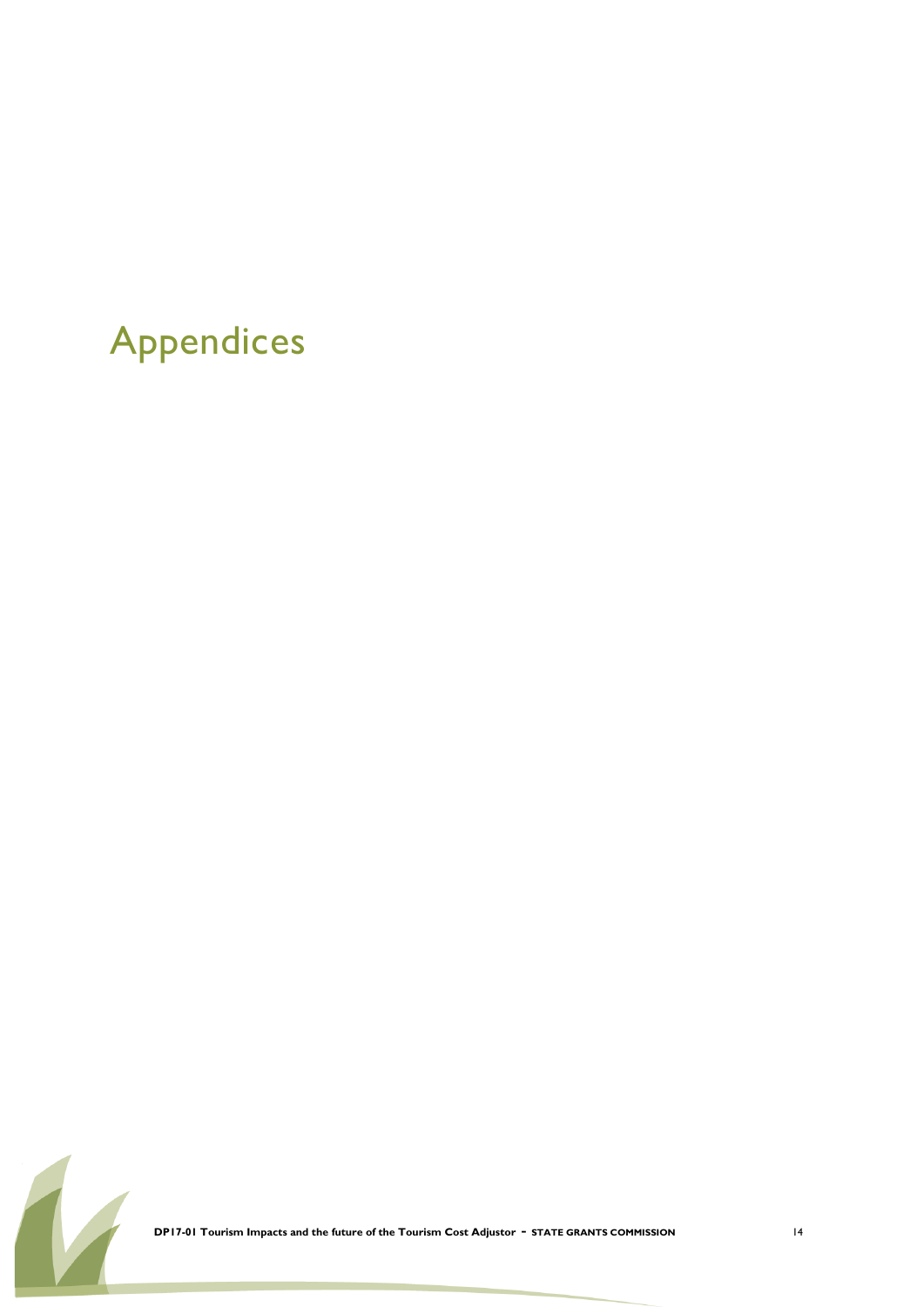#### **TABLE 1: TOURISM COST ADJUSTOR**

| <b>INDEE 1: I DOMISIVI COST ADJOSTOM</b> |                   |                |                            |             |            |                         |                |                 |                        |                      |               |             |                     |                |
|------------------------------------------|-------------------|----------------|----------------------------|-------------|------------|-------------------------|----------------|-----------------|------------------------|----------------------|---------------|-------------|---------------------|----------------|
|                                          | <b>DATA</b>       |                |                            |             |            |                         |                |                 | Pop Weighted Avg (PWA) | <b>COST ADJUSTOR</b> |               |             |                     |                |
|                                          | Population        |                | <b>Domestic Daytripper</b> |             |            | <b>Tourist Capacity</b> |                | <b>TOTAL</b>    |                        |                      | <b>RAW CA</b> | Range       | Ranged              |                |
|                                          |                   | 3 yr Avg       | per capita                 | Index       | 3 yr Avg   | per capita              | Index          | <b>WEIGHTED</b> | STEP <sub>1</sub>      | STEP <sub>2</sub>    |               | Factor      | CA                  |                |
|                                          | 2015 <sub>p</sub> |                |                            | $W = 0.300$ |            |                         | $W = 0.700$    | <b>INDEX</b>    |                        |                      |               |             |                     | Rank           |
|                                          | a                 | b              | $c = b/a$                  | $d = c/Avq$ | $\epsilon$ | f=e/a                   | $q = f/A$ vq f | $h = Wd + Wq$   | $i = a \times h$       | j = Σi / Σa          | $k = h/$      | RF-> 20.483 | $l = (h+RF)/(i+RF)$ |                |
| <b>Break O'Day</b>                       | 6469              | 59 111         | 9.14                       | 0.72        | 2 2 3 6    | 0.35                    | 1.71           | 1.41            | 9 1 3 0                |                      | 2.484         |             | 1.040               | 5              |
| <b>Brighton</b>                          | 16 0 10           | 35 111         | 2.19                       | 0.17        | 88         | 0.01                    | 0.03           | 0.07            | 1 1 3 2                |                      | 0.124         |             | 0.976               | 29             |
| <b>Burnie</b>                            | 19887             | 222889         | 11.21                      | 0.88        | 1 1 9 6    | 0.06                    | 0.30           | 0.47            | 9 3 9 7                |                      | 0.832         |             | 0.995               | 20             |
| <b>Central Coast</b>                     | 22 4 01           | 124 000        | 5.54                       | 0.44        | 1 4 8 9    | 0.07                    | 0.33           | 0.36            | 8078                   |                      | 0.635         |             | 0.990               | 22             |
| <b>Central Highlands</b>                 | 2 3 0 9           | 106 556        | 46.15                      | 3.63        | 1 1 2 7    | 0.49                    | 2.41           | 2.78            | 6412                   |                      | 4.887         |             | 1.105               | 3              |
| <b>Circular Head</b>                     | 8 2 4 5           | 98 222         | 11.91                      | 0.94        | 1 2 0 1    | 0.15                    | 0.72           | 0.78            | 6 4 7 2                |                      | 1.382         |             | 1.010               | 10             |
| Clarence                                 | 54 674            | 131889         | 2.41                       | 0.19        | 2 2 2 7    | 0.04                    | 0.20           | 0.20            | 10 8 15                |                      | 0.348         |             | 0.982               | 27             |
| <b>Derwent Valley</b>                    | 10 0 26           | 133 000        | 13.27                      | 1.04        | 841        | 0.08                    | 0.41           | 0.60            | 6 0 4 8                |                      | 1.062         |             | 1.002               | 17             |
| Devonport                                | 25 5 33           | 288 000        | 11.28                      | 0.89        | 2 6 8 1    | 0.11                    | 0.52           | 0.63            | 16 071                 |                      | 1.108         |             | 1.003               | 14             |
| <b>Dorset</b>                            | 7 1 0 5           | 99 444         | 14.00                      | 1.10        | 1742       | 0.25                    | 1.21           | 1.18            | 8 3 7 3                |                      | 2.074         |             | 1.029               | $\overline{7}$ |
| <b>Flinders</b>                          | 783               | $\overline{0}$ | 0.00                       | 0.00        | 259        | 0.33                    | 1.64           | 1.15            | 897                    |                      | 2.016         |             | 1.027               | 8              |
| <b>George Town</b>                       | 6802              | 67333          | 9.90                       | 0.78        | 471        | 0.07                    | 0.34           | 0.47            | 3 2 1 8                |                      | 0.833         |             | 0.995               | 19             |
| <b>Glamorgan-Spring Bay</b>              | 4 4 9 3           | 145 000        | 32.27                      | 2.54        | 4636       | 1.03                    | 5.10           | 4.33            | 19 457                 |                      | 7.621         |             | 1.179               | $\mathbf{1}$   |
| Glenorchy                                | 45 827            | 97889          | 2.14                       | 0.17        | 1 1 0 0    | 0.02                    | 0.12           | 0.13            | 6 1 1 4                |                      | 0.235         |             | 0.979               | 28             |
| Hobart                                   | 50714             | 559 667        | 11.04                      | 0.87        | 8 6 6 3    | 0.17                    | 0.84           | 0.85            | 43 171                 |                      | 1.498         |             | 1.013               | 9              |
| <b>Huon Valley</b>                       | 16 3 5 4          | 262 111        | 16.03                      | 1.26        | 1582       | 0.10                    | 0.48           | 0.71            | 11 658                 |                      | 1.255         |             | 1.007               | 11             |
| Kentish                                  | 6481              | 90778          | 14.01                      | 1.10        | 1844       | 0.28                    | 1.41           | 1.31            | 8 5 1 9                |                      | 2.313         |             | 1.035               | 6              |
| King Island                              | 1577              | 1556           | 0.99                       | 0.08        | 271        | 0.17                    | 0.85           | 0.62            | 975                    |                      | 1.088         |             | 1.002               | 16             |
| Kingborough                              | 35 833            | 191889         | 5.36                       | 0.42        | 1 2 6 5    | 0.04                    | 0.17           | 0.25            | 8 9 0 4                |                      | 0.437         |             | 0.985               | 26             |
| Latrobe                                  | 10938             | 101 000        | 9.23                       | 0.73        | 1 4 1 4    | 0.13                    | 0.64           | 0.67            | 7 2 7 5                |                      | 1.171         |             | 1.005               | 12             |
| Launceston                               | 67078             | 969 778        | 14.46                      | 1.14        | 5 5 1 4    | 0.08                    | 0.41           | 0.63            | 41 960                 |                      | 1.101         |             | 1.003               | 15             |
| <b>Meander Valley</b>                    | 19686             | 171889         | 8.73                       | 0.69        | 1532       | 0.08                    | 0.38           | 0.48            | 9 3 5 7                |                      | 0.836         |             | 0.996               | 18             |
| <b>Northern Midlands</b>                 | 12749             | 198 000        | 15.53                      | 1.22        | 1 0 6 5    | 0.08                    | 0.41           | 0.66            | 8 3 5 5                |                      | 1.153         |             | 1.004               | 13             |
| Sorell                                   | 13 9 55           | 188 111        | 13.48                      | 1.06        | 90         | 0.01                    | 0.03           | 0.34            | 4752                   |                      | 0.599         |             | 0.989               | 23             |
| <b>Southern Midlands</b>                 | 6 2 7 8           | 88778          | 14.14                      | 1.11        | 212        | 0.03                    | 0.17           | 0.45            | 2830                   |                      | 0.793         |             | 0.994               | 21             |
| Tasman                                   | 2 4 0 5           | 142 222        | 59.14                      | 4.65        | 1895       | 0.79                    | 3.89           | 4.12            | 9912                   |                      | 7.253         |             | 1.169               | $\overline{2}$ |
| Waratah-Wynyard                          | 14 2 8 9          | 58 3 33        | 4.08                       | 0.32        | 974        | 0.07                    | 0.34           | 0.33            | 4747                   |                      | 0.585         |             | 0.989               | 24             |
| <b>West Coast</b>                        | 4 4 8 3           | 30 667         | 6.84                       | 0.54        | 3 2 9 3    | 0.73                    | 3.63           | 2.70            | 12 112                 |                      | 4.755         |             | 1.101               | $\overline{4}$ |
| <b>West Tamar</b>                        | 23 202            | 96889          | 4.18                       | 0.33        | 1473       | 0.06                    | 0.31           | 0.32            | 7 3 8 3                |                      | 0.560         |             | 0.988               | 25             |
| <b>STATE TOTAL</b>                       | 516 586           | 4760111        | AVG -- > 12.7              |             | 52 383     | $AVG - 90.2$            |                | 29              | 293 523                | $PWA = 0.568$        | $PWA = 1.000$ |             | $PWA = 1.000$       |                |
| Mtg 392                                  |                   |                |                            |             |            |                         |                |                 |                        |                      | $max = 7.621$ |             | $max = 1.179$       |                |

This CA confirmed range factor +17.8% adjustment to applicable expenditure categories min = 0.976 min = 0.124 min = 0.124 min = 0.976

**DP17-01 Tourism Impacts and the future of the Tourism Cost Adjustor** - **STATE GRANTS COMMISSION** <sup>15</sup>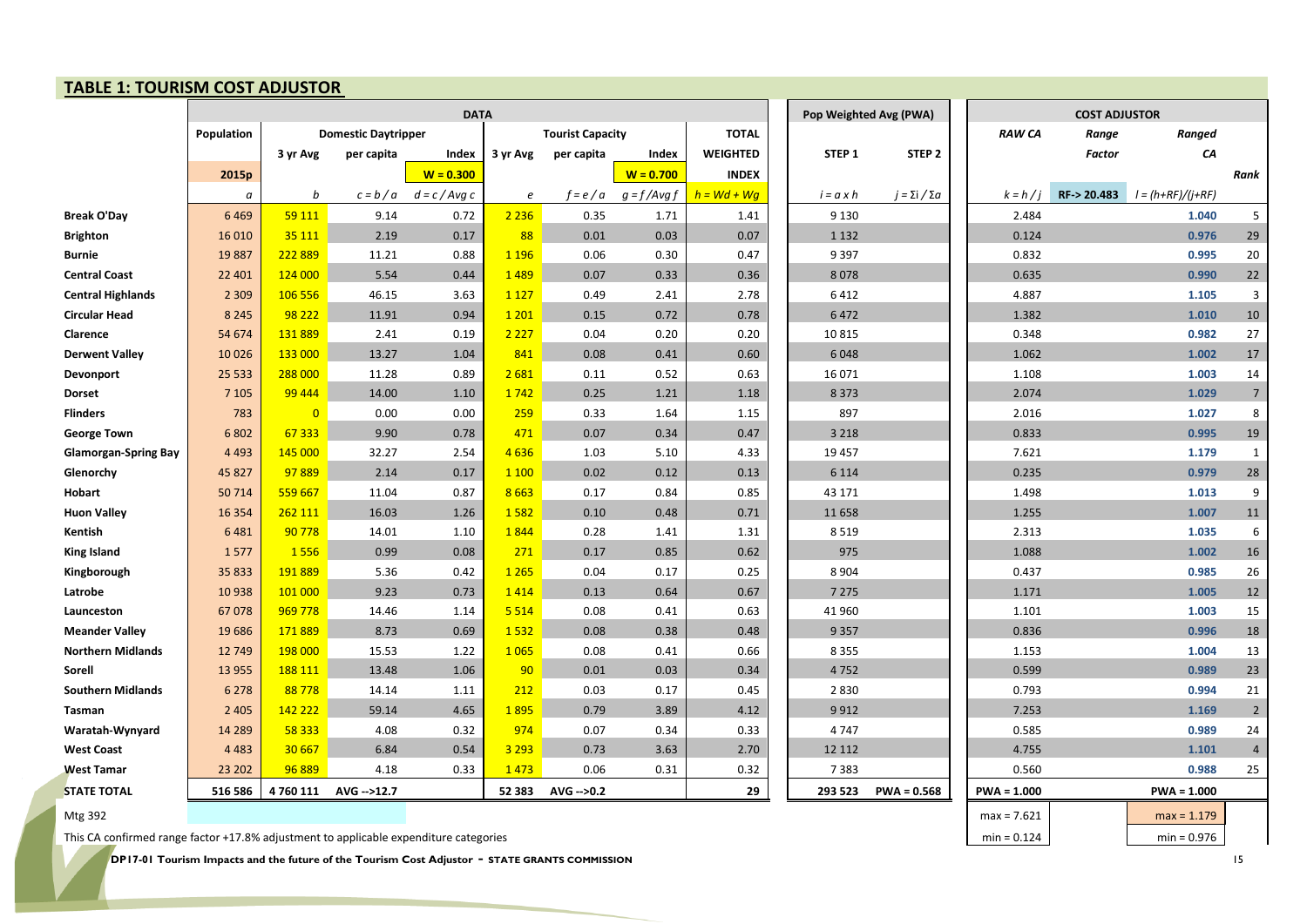#### **TABLE 2: TOURISM - The effect of the Tourism Cost Adjustor on each expenditure category (2014-15 Data)**

|                             | GENERAL<br>ADMINISTRATION | HEALTH HOUSING<br>AND WELFARE | ORDER AND<br>PUBLIC SAFETY<br><b>NN</b> | PLANNING &<br>COMMUNITY<br>AMENITIES | MANAGEMENT AND<br>ENVIRONMENT<br>WASTE | RECREATION AND<br>CULTURE | <b>OTHER</b> | TOTAL EXPENDITURE<br>EFFECT | EXPENDITURE<br>CATEGORIES<br>APPLICABLE<br>š<br><b>IMPACT</b> | ROADS EXPENDITURE<br>ON NON-<br><b>IMPACT</b> | る<br>RANK - % IMPACT (<br>NON-ROADS EXP |
|-----------------------------|---------------------------|-------------------------------|-----------------------------------------|--------------------------------------|----------------------------------------|---------------------------|--------------|-----------------------------|---------------------------------------------------------------|-----------------------------------------------|-----------------------------------------|
| Break O'Day                 | $+0$                      | $+0$                          | $+3477$                                 | $+26866$                             | $+43538$                               | $+57085$                  | $+0$         | +130 965                    | $+4.0%$                                                       | $+2.3%$                                       | $\sqrt{5}$                              |
| Brighton                    | $+0$                      | $+0$                          | $-5078$                                 | $-39233$                             | $-63580$                               | $-833363$                 | $+0$         | $-191254$                   | $-2.4%$                                                       | $-1.4%$                                       | 29                                      |
| <b>Burnie</b>               | $+0$                      | $+0$                          | $-1213$                                 | $-9372$                              | $-15188$                               | $-19913$                  | $+0$         | $-45686$                    | $-0.5%$                                                       | $-0.3%$                                       | 20                                      |
| <b>Central Coast</b>        | $+0$                      | $+0$                          | $-2965$                                 | $-22907$                             | $-37122$                               | $-48673$                  | $+0$         | $-111667$                   | $-1.0%$                                                       | $-0.6%$                                       | 22                                      |
| <b>Central Highlands</b>    | $+0$                      | $+0$                          | $+3251$                                 | $+25120$                             | $+40708$                               | $+ 533374$                | $+0$         | +122453                     | $+10.5%$                                                      | $+6.0%$                                       | $\ensuremath{\mathfrak{Z}}$             |
| Circular Head               | $+0$                      | $+ 0$                         | $+1139$                                 | $+8804$                              | $+14267$                               | $+18706$                  | $+0$         | $+42916$                    | $+1.0%$                                                       | $+0.6%$                                       | 10                                      |
| Clarence                    | $+0$                      | $+ 0$                         | $-12910$                                | $-99748$                             | $-161649$                              | $-211945$                 | $+0$         | -486 252                    | $-1.8%$                                                       | $-1.0%$                                       | 27                                      |
| <b>Derwent Valley</b>       | $+0$                      | $+0$                          | $+224$                                  | $+1729$                              | $+2802$                                | $+3674$                   | $+0$         | $+8429$                     | $+0.2%$                                                       | $+0.1%$                                       | 17                                      |
| Devonport                   | $+0$                      | $+0$                          | $+997$                                  | $+7701$                              | $+12479$                               | $+16362$                  | $+0$         | +37539                      | $+0.3%$                                                       | $+0.2%$                                       | 14                                      |
| Dorset                      | $+0$                      | $+0$                          | $+2764$                                 | $+21359$                             | $+34613$                               | $+45383$                  | $+0$         | +104 120                    | $+2.9%$                                                       | $+1.7%$                                       | $\overline{7}$                          |
| Flinders                    | $+0$                      | $+0$                          | $+288$                                  | $+2227$                              | $+3608$                                | $+4731$                   | $+0$         | $+10855$                    | $+2.7%$                                                       | $+1.6%$                                       | 8                                       |
| George Town                 | $+0$                      | $+0$                          | $-412$                                  | $-3185$                              | $-5162$                                | $-6768$                   | $+0$         | $-15528$                    | $-0.5%$                                                       | $-0.3%$                                       | 19                                      |
| <b>Glamorgan-Spring Bay</b> | $+0$                      | $+0$                          | $+10776$                                | $+83263$                             | $+134933$                              | $+176918$                 | $+0$         | +405891                     | $+17.9%$                                                      | $+10.2%$                                      | 1                                       |
| Glenorchy                   | $+0$                      | $+0$                          | $-12702$                                | $-98146$                             | $-159052$                              | $-208541$                 | $+0$         | -478 440                    | $-2.1%$                                                       | $-1.2%$                                       | 28                                      |
| Hobart                      | $+0$                      | $+0$                          | $+9152$                                 | $+70713$                             | $+114596$                              | $+150252$                 | $+0$         | +344713                     | $+1.3%$                                                       | $+0.8%$                                       | $\mathcal G$                            |
| <b>Huon Valley</b>          | $+0$                      | $+0$                          | $+1508$                                 | $+11652$                             | $+18883$                               | $+24759$                  | $+0$         | +56802                      | $+0.7%$                                                       | $+0.4%$                                       | 11                                      |
| Kentish                     | $+0$                      | $+0$                          | $+3083$                                 | $+23824$                             | $+38608$                               | $+50621$                  | $+0$         | $+116137$                   | $+3.5%$                                                       | $+2.0%$                                       | 6                                       |
| King Island                 | $+0$                      | $+0$                          | $+ 50$                                  | $+390$                               | $+ 632$                                | $+828$                    | $+0$         | $+1900$                     | $+0.2%$                                                       | $+0.1%$                                       | 16                                      |
| Kingborough                 | $+0$                      | $+0$                          | $-7303$                                 | $-56430$                             | $-91448$                               | $-119902$                 | $+0$         | $-275084$                   | $-1.5%$                                                       | $-0.9%$                                       | 26                                      |
| Latrobe                     | $+0$                      | $+0$                          | $+ 676$                                 | $+5224$                              | $+8466$                                | $+11100$                  | $+0$         | $+25465$                    | $+0.5%$                                                       | $+0.3%$                                       | 12                                      |
| Launceston                  | $+0$                      | $+0$                          | $+2452$                                 | $+18944$                             | $+30700$                               | $+40252$                  | $+0$         | +92 348                     | $+0.3%$                                                       | $+0.2%$                                       | 15                                      |
| <b>Meander Valley</b>       | $+0$                      | $+0$                          | $-1166$                                 | $-9008$                              | $-14599$                               | $-19141$                  | $+0$         | $-43914$                    | $-0.4%$                                                       | $-0.3%$                                       | 18                                      |
| <b>Northern Midlands</b>    | $+0$                      | $+0$                          | $+709$                                  | $+5475$                              | $+8873$                                | $+11633$                  | $+0$         | $+26690$                    | $+0.4%$                                                       | $+0.2%$                                       | 13                                      |
| Sorell                      | $+0$                      | $+0$                          | $-2025$                                 | $-15649$                             | $-25361$                               | $-33251$                  | $+0$         | $-76286$                    | $-1.1%$                                                       | $-0.6%$                                       | 23                                      |
| Southern Midlands           | $+0$                      | $+0$                          | $-470$                                  | $-3632$                              | $-5887$                                | $-7718$                   | $+0$         | $-17708$                    | $-0.6%$                                                       | $-0.3%$                                       | 21                                      |
| Tasman                      | $+0$                      | $+0$                          | $+5448$                                 | $+42093$                             | $+68214$                               | + 89 439                  | $+0$         | +205 194                    | $+16.9%$                                                      | $+9.7%$                                       | $\boldsymbol{2}$                        |
| Waratah-Wynyard             | $+0$                      | $+0$                          | $-2150$                                 | $-16611$                             | $-26920$                               | $-35296$                  | $+0$         | $-80976$                    | $-1.1%$                                                       | $-0.6%$                                       | 24                                      |
| <b>West Coast</b>           | $+0$                      | $+0$                          | $+6098$                                 | $+47114$                             | $+76351$                               | $+100107$                 | $+0$         | +229 669                    | $+10.1%$                                                      | $+5.8%$                                       | 4                                       |
| <b>West Tamar</b>           | $+0$                      | $+0$                          | $-3698$                                 | $-28573$                             | $-46305$                               | $-60713$                  | $+0$         | - 139 289                   | $-1.2%$                                                       | $-0.7%$                                       | 25                                      |
| <b>SUM REDISTRIBUTED</b>    | 0                         | 0                             | 52 092                                  | 402 496                              | 652 271                                | 855 225                   | 0            | 1962085                     |                                                               |                                               |                                         |
| AS PROPN OF CAT EXP         | 0.000%                    | 0.000%                        | 0.751%                                  | 0.751%                               | 0.751%                                 | 0.751%                    | 0.000%       |                             | 0.751%                                                        | 0.318%                                        |                                         |

**DP17-01 Tourism Impacts and the future of the Tourism Cost Adjustor** - **STATE GRANTS COMMISSION** <sup>16</sup>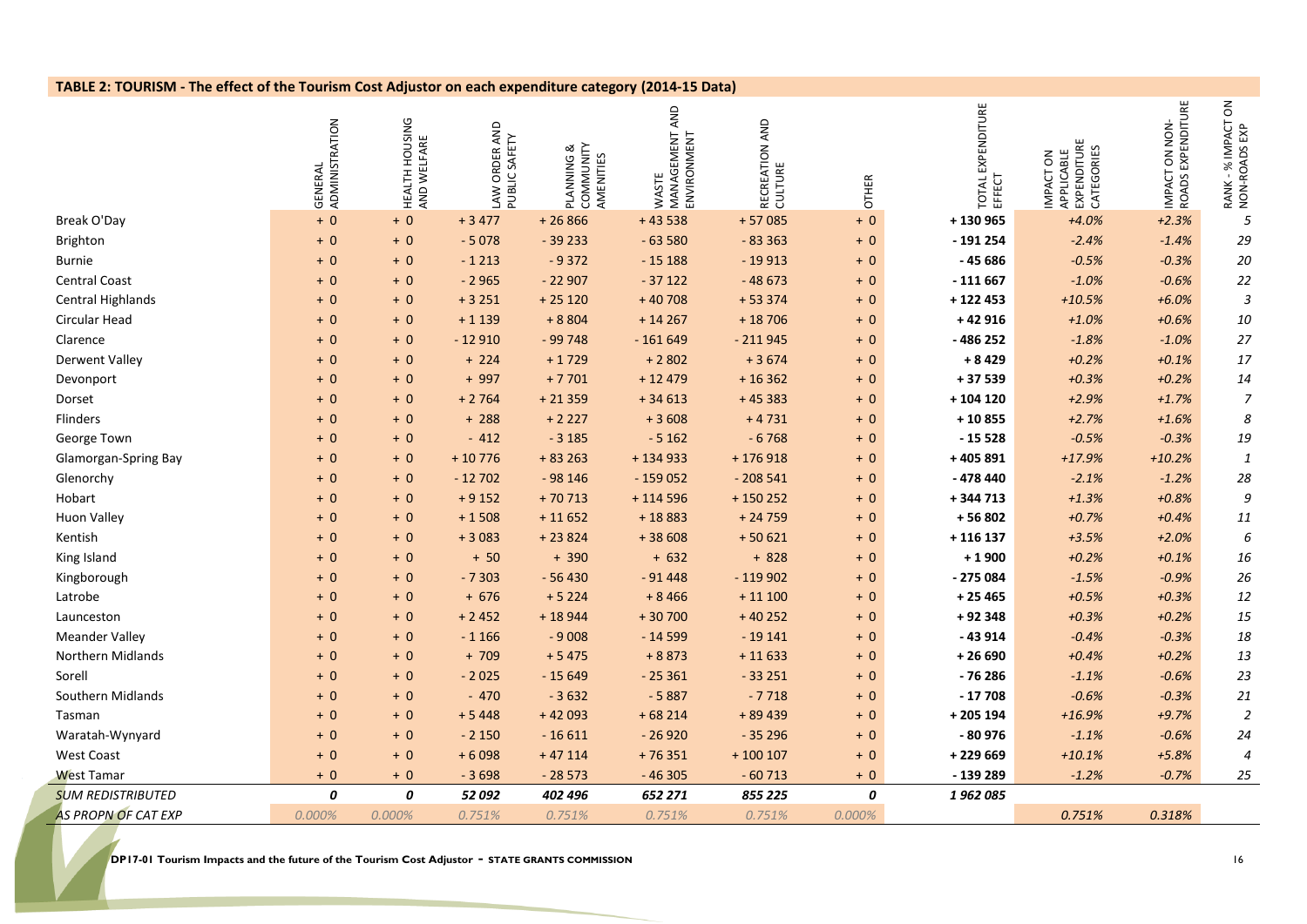### **TABLE 3: TOURISM COST ADJUSTOR**

#### **"DOMESTIC DAY TRIPS"**

Source: Tourism Research Australia

|                       | <b>DOMESTIC</b>  | <b>DOMESTIC</b>  | <b>DOMESTIC</b>  | <b>DOMESTIC</b> |
|-----------------------|------------------|------------------|------------------|-----------------|
|                       | <b>DAY-TRIPS</b> | <b>DAY-TRIPS</b> | <b>DAY-TRIPS</b> | DAY-TRIPS       |
|                       | 2011-12          | 2012-13          | 2013-14          | 2015            |
|                       |                  |                  |                  |                 |
| Break O'Day           | 74 000           | 71 333           | 56 333           | 49 667          |
| <b>Brighton</b>       | 28 000           | 34 333           | 36 333           | 34 667          |
| <b>Burnie</b>         | 187 333          | 201 333          | 216 667          | 250 667         |
| <b>Central Coast</b>  | 101 000          | 108 000          | 127 000          | 137 000         |
| Central Highlands     | 117 333          | 116 000          | 109 667          | 94 000          |
| <b>Circular Head</b>  | 69 000           | 77 333           | 100 000          | 117 333         |
| Clarence              | 135 333          | 135 333          | 119 000          | 141 333         |
| <b>Derwent Valley</b> | 130 667          | 132 667          | 129 000          | 137 333         |
| Devonport             | 287 333          | 297 333          | 286 667          | 280 000         |
| <b>Dorset</b>         | 82 333           | 84 667           | 102 000          | 111 667         |
| <b>Flinders</b>       | 0                | 0                | 0                | 0               |
| George Town           | 65 000           | 74 000           | 69 667           | 58 333          |
| Glamorgan-Spring Bay  | 142 000          | 136 333          | 146 333          | 152 333         |
| Glenorchy             | 103 000          | 98 333           | 98 333           | 97 000          |
| Hobart                | 528 000          | 568 333          | 559 333          | 551 333         |
| <b>Huon Valley</b>    | 273 333          | 276 333          | 261 333          | 248 667         |
| Kentish               | 89 333           | 85 000           | 95 333           | 92 000          |
| King Island           | $\bf{0}$         | 1333             | 1 3 3 3          | 2 000           |
| Kingborough           | 189 000          | 189 333          | 197 000          | 189 333         |
| Latrobe               | 94 333           | 96 667           | 104 333          | 102 000         |
| Launceston            | 944 333          | 948 000          | 975 333          | 986 000         |
| <b>Meander Valley</b> | 148 667          | 162 667          | 175 667          | 177 333         |
| Northern Midlands     | 195 667          | 197 333          | 208 000          | 188 667         |
| Sorell                | 173 667          | 184 000          | 203 667          | 176 667         |
| Southern Midlands     | 73 667           | 83 333           | 87 000           | 96 000          |
| Tasman                | 136 000          | 146 333          | 143 667          | 136 667         |
| Waratah-Wynyard       | 57 000           | 59 667           | 55 333           | 60 000          |
| <b>West Coast</b>     | 42 333           | 35 667           | 30 000           | 26 333          |
| <b>West Tamar</b>     | 105 000          | 107 000          | 90 667           | 93 000          |
| <b>Total</b>          | 4 572 667        | 4708000          | 4785000          | 4787333         |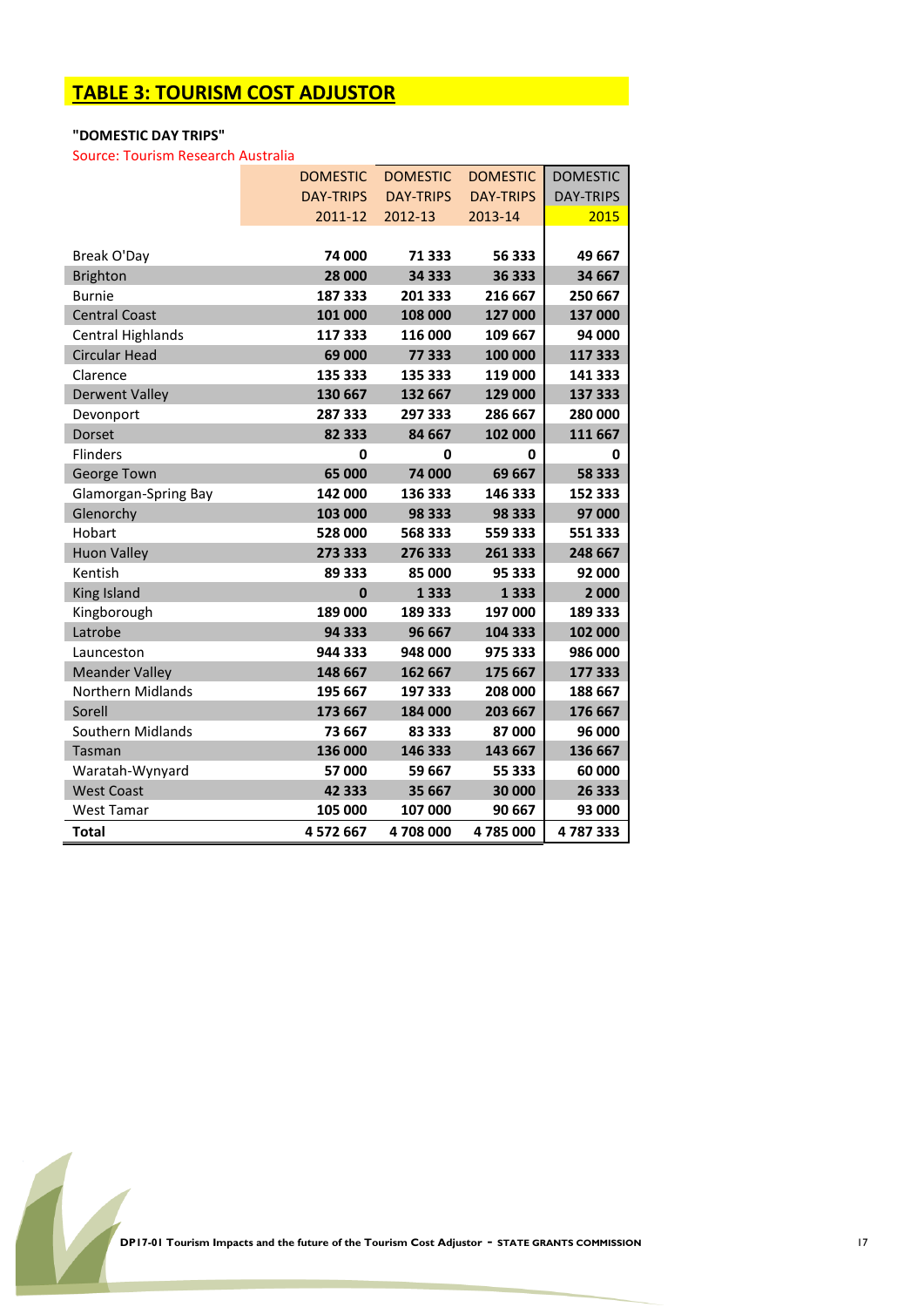#### **TABLE 4: TOURIST CAPACITY (Bed Spaces) by LGAs**

Tiger Tour Database (Real Time Database so no historical data, just a snapshot in time)

Includes 8 Categories: Backpacker/Hostels, Bed and Breakfast, Caravan/Camping, Hotel and Motel, Self Contained, Farm Stay, Residential College, Resort

|                             | 2008-09         | 2009-10         | 2010-11         | 2011-12         | 2012-13 | 2013-14   | 2015      | 2016      | 2014 to 2015      |           |
|-----------------------------|-----------------|-----------------|-----------------|-----------------|---------|-----------|-----------|-----------|-------------------|-----------|
|                             |                 |                 |                 |                 |         |           |           |           |                   |           |
|                             |                 |                 |                 |                 | As at   | As at     | as at     | as at     |                   |           |
|                             | As at 25/3/2009 | As at 31/3/2010 | As at 18/3/2011 | As at 23/3/2012 | Mar '13 | 9 Apr '14 | 20-Apr-15 | 15-Feb-16 | <b>Difference</b> | %         |
| Break O'Day                 | 2 1 4 2         | 2136            | 2109            | 2134            | 2246    | 2248      | 2215      | 2054      | $-33$             | $-1.47%$  |
| Brighton                    | 43              | 107             | 95              | 95              | 89      | 89        | 85        | 85        | $-4$              | $-4.49%$  |
| <b>Burnie</b>               | 889             | 904             | 904             | 1306            | 1315    | 1327      | 946       | 815       | $-381$            | $-28.71%$ |
| <b>Central Coast</b>        | 1380            | 1335            | 1311            | 1059            | 1366    | 1550      | 1552      | 1037      | $+2$              | $+0.13%$  |
| <b>Central Highlands</b>    | 1 2 1 7         | 1255            | 1242            | 1213            | 1106    | 1101      | 1173      | 1045      | $+72$             | $+6.54%$  |
| Circular Head               | 1591            | 1477            | 1506            | 1539            | 1159    | 1221      | 1223      | 1268      | $+2$              | $+0.16%$  |
| Clarence                    | 1854            | 2250            | 2242            | 2311            | 2315    | 2182      | 2184      | 2131      | $+2$              | $+0.09%$  |
| <b>Derwent Valley</b>       | 529             | 465             | 466             | 494             | 831     | 844       | 848       | 791       | $+4$              | $+0.47%$  |
| Devonport                   | 2 5 4 8         | 2478            | 2451            | 2697            | 2691    | 2681      | 2672      | 2662      | $-9$              | $-0.34%$  |
| Dorset                      | 1803            | 1776            | 1861            | 1824            | 1724    | 1788      | 1715      | 1596      | $-73$             | $-4.08%$  |
| Flinders                    | 284             | 284             | 276             | 276             | 276     | 292       | 210       | 172       | $-82$             | $-28.08%$ |
| George Town                 | 485             | 489             | 513             | 471             | 467     | 473       | 473       | 349       | $+0$              | $+0.00%$  |
| <b>Glamorgan-Spring Bay</b> | 3809            | 3840            | 3981            | 4015            | 4621    | 4658      | 4629      | 3911      | $-29$             | $-0.62%$  |
| Glenorchy                   | 1039            | 1068            | 1134            | 1033            | 1057    | 1057      | 1185      | 343       | $+128$            | $+12.11%$ |
| Hobart                      | 8 0 7 9         | 8293            | 8443            | 8481            | 8639    | 8925      | 8425      | 7979      | $-500$            | $-5.60%$  |
| <b>Huon Valley</b>          | 1081            | 1223            | 1234            | 1275            | 1418    | 1654      | 1674      | 1605      | $+20$             | $+1.21%$  |
| Kentish                     | 1675            | 1965            | 1972            | 1958            | 1836    | 1847      | 1848      | 1746      | $+1$              | $+0.05%$  |
| King Island                 | 272             | 278             | 258             | 258             | 266     | 272       | 276       | 274       | $+4$              | $+1.47%$  |
| Kingborough                 | 1081            | 1121            | 1118            | 1106            | 1209    | 1271      | 1315      | 1156      | $+44$             | $+3.46%$  |
| Latrobe                     | 1634            | 1630            | 1641            | 1476            | 1459    | 1397      | 1387      | 403       | $-10$             | $-0.72%$  |
| Launceston                  | 5 3 2 5         | 5336            | 5585            | 5604            | 5775    | 5748      | 5019      | 4316      | $-729$            | $-12.68%$ |
| <b>Meander Valley</b>       | 1196            | 1259            | 1434            | 1383            | 1397    | 1364      | 1836      | 1389      | $+472$            | $+34.60%$ |
| Northern Midlands           | 842             | 830             | 938             | 984             | 1077    | 1077      | 1040      | 830       | $-37$             | $-3.44%$  |
| Sorell                      | 191             | 127             | 114             | 130             | 100     | 90        | 81        | 33        | $-9$              | $-10.00%$ |
| Southern Midlands           | 217             | 220             | 225             | 225             | 225     | 211       | 201       | 162       | $-10$             | $-4.74%$  |
| Tasman                      | 1761            | 1831            | 1901            | 1864            | 1858    | 1894      | 1934      | 1752      | $+40$             | $+2.11%$  |
| Waratah-Wynyard             | 1336            | 1352            | 1349            | 964             | 866     | 856       | 1201      | 1097      | $+345$            | $+40.30%$ |
| <b>West Coast</b>           | 3362            | 3370            | 3348            | 3421            | 3388    | 3277      | 3213      | 2403      | $-64$             | $-1.95%$  |
| <b>West Tamar</b>           | 1701            | 1648            | 1668            | 1668            | 1469    | 1429      | 1522      | 1442      | $+93$             | $+6.51%$  |
|                             | 49 366          | 50 347          | 51 319          | 51 264          | 52 245  | 52823     | 52 082    | 44 846    | $-741$            | $-1.40%$  |